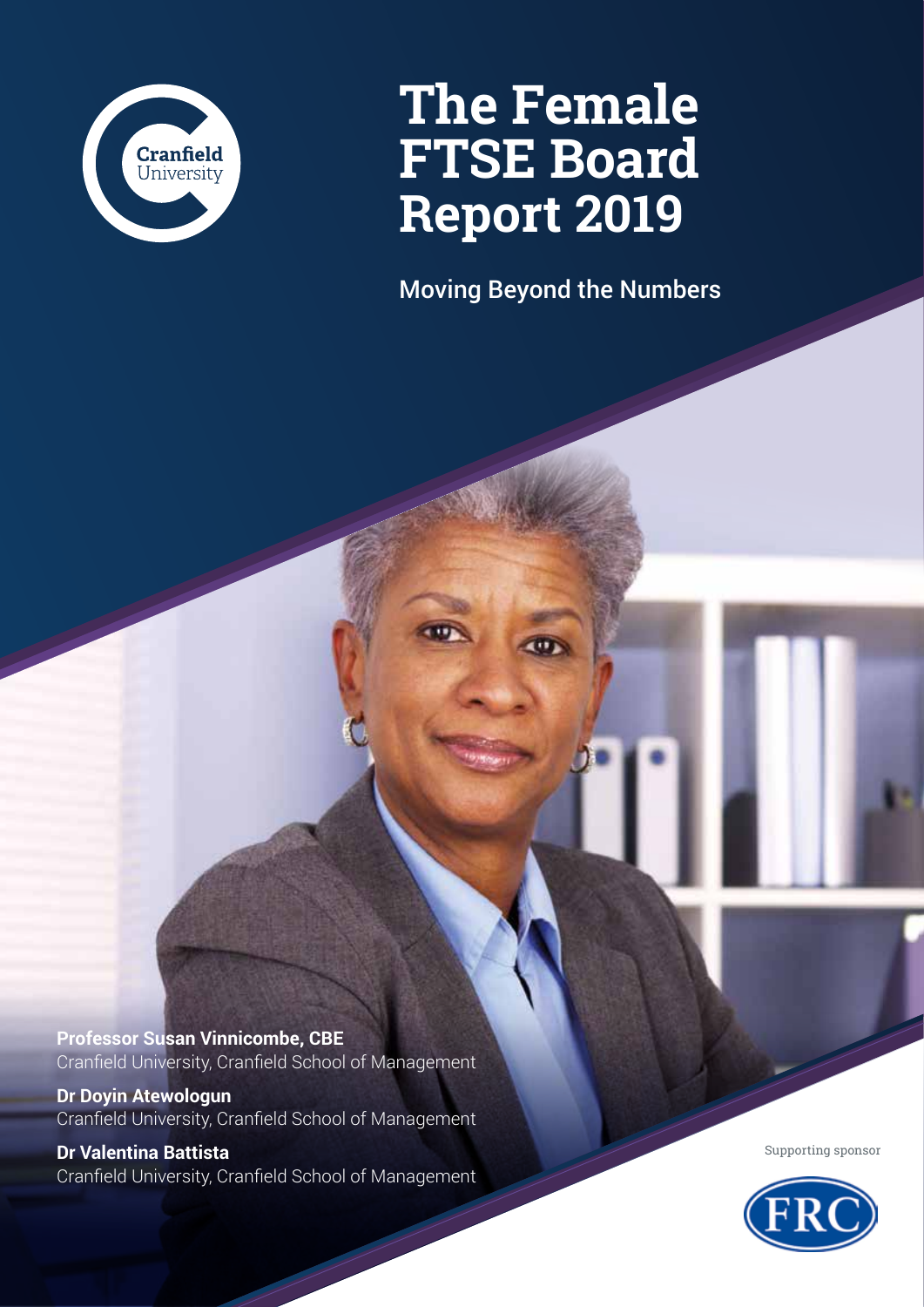# **The Female FTSE Board Report 2019**

**Supporting sponsor:**



**Financial Reporting Council**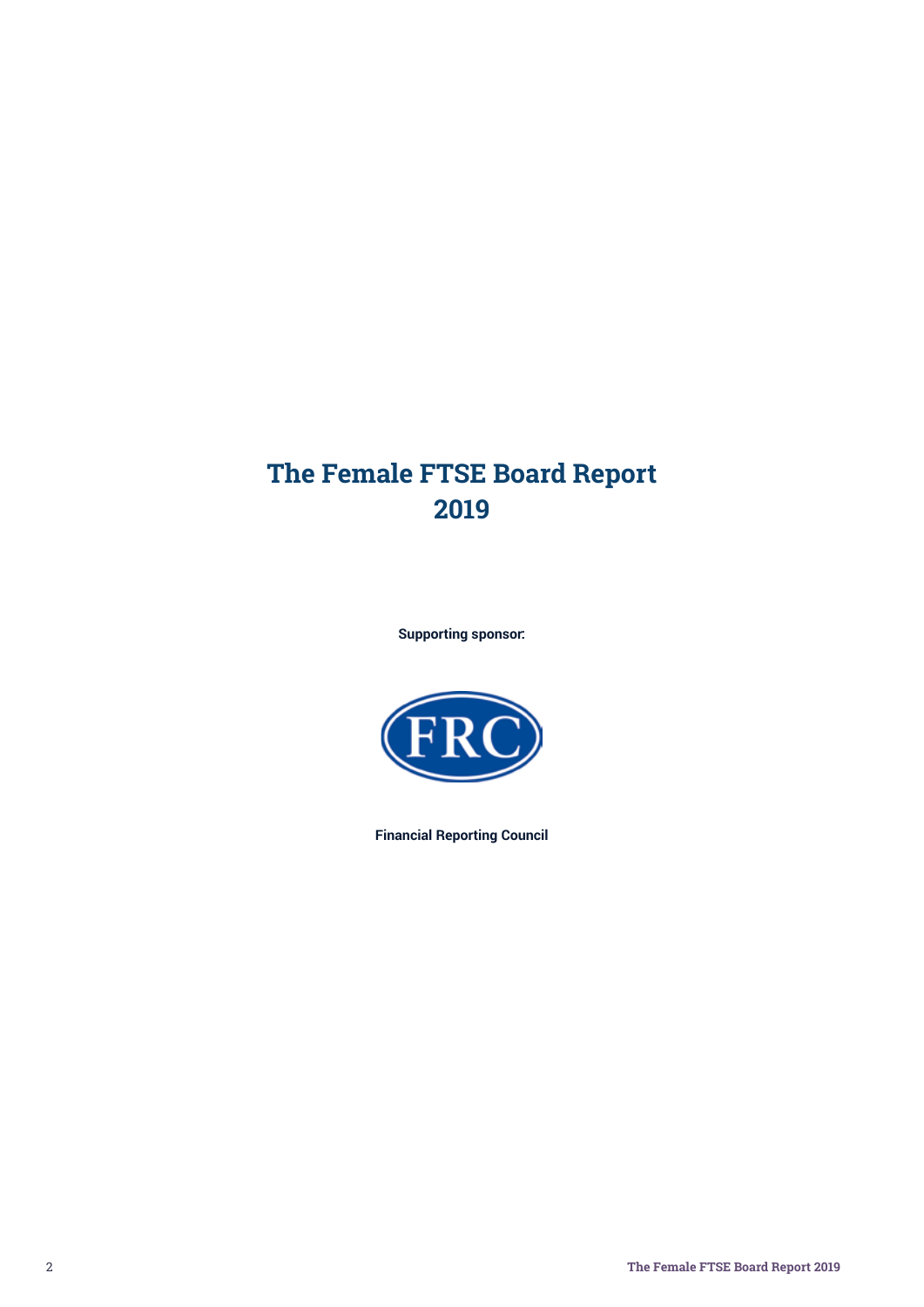# Sponsor's foreword

The Cranfield research into the numbers of women on Boards is an important barometer of just how much progress top companies are making in appointing women to the most senior positions. It's encouraging that the proportion of women on boards is still increasing and the FTSE 250 is starting to catch up with the FTSE100. It is concerning however, that only a quarter of FTSE100 companies have women in Executive roles. The succession pipeline is still far from robust.

Diversity at Board level, and at all levels of the workforce, adds real value to business culture and the bottom line. However, change must be measured and reported on so we can see diversity in action rather than just pay lip service to it.

The latest version of the UK Corporate Governance Code, issued by the Financial Reporting Council in July 2018, has company culture and diversity at its heart. Board appointments and succession plans should be based on merit and objective criteria, and should promote diversity of gender, social and ethnic backgrounds, cognitive and personal strengths. The annual board evaluation should consider diversity and, in describing the activity of the nomination committee, the policy on diversity and inclusion, its objectives and linkage to company strategy, should be reported on, as well as progress in achieving those objectives.

Of particular interest this year, is the analysis of financial qualifications and experience of women directors. This is often a requirement for non-executive appointments and therefore an important thing to monitor. As part of our commitment to promoting diversity, we produce statistics on the representation of women in the accountancy profession in our *Key Facts and Trends* publication. This includes the percentage of women students and members of the accountancy professional bodies plus female principals in the audit firms. Again, measuring and reporting is important in embedding change. Whilst women join the profession in similar numbers to men they are underrepresented in the senior levels of the firms. Progress on this needs to accelerate. This is why we raise culture and diversity with the firms we regulate.

We are very pleased to support Cranfield's research in this, its 21st year.

Style Andril

**Stephen Haddrill** Chief Executive Financial Reporting Council

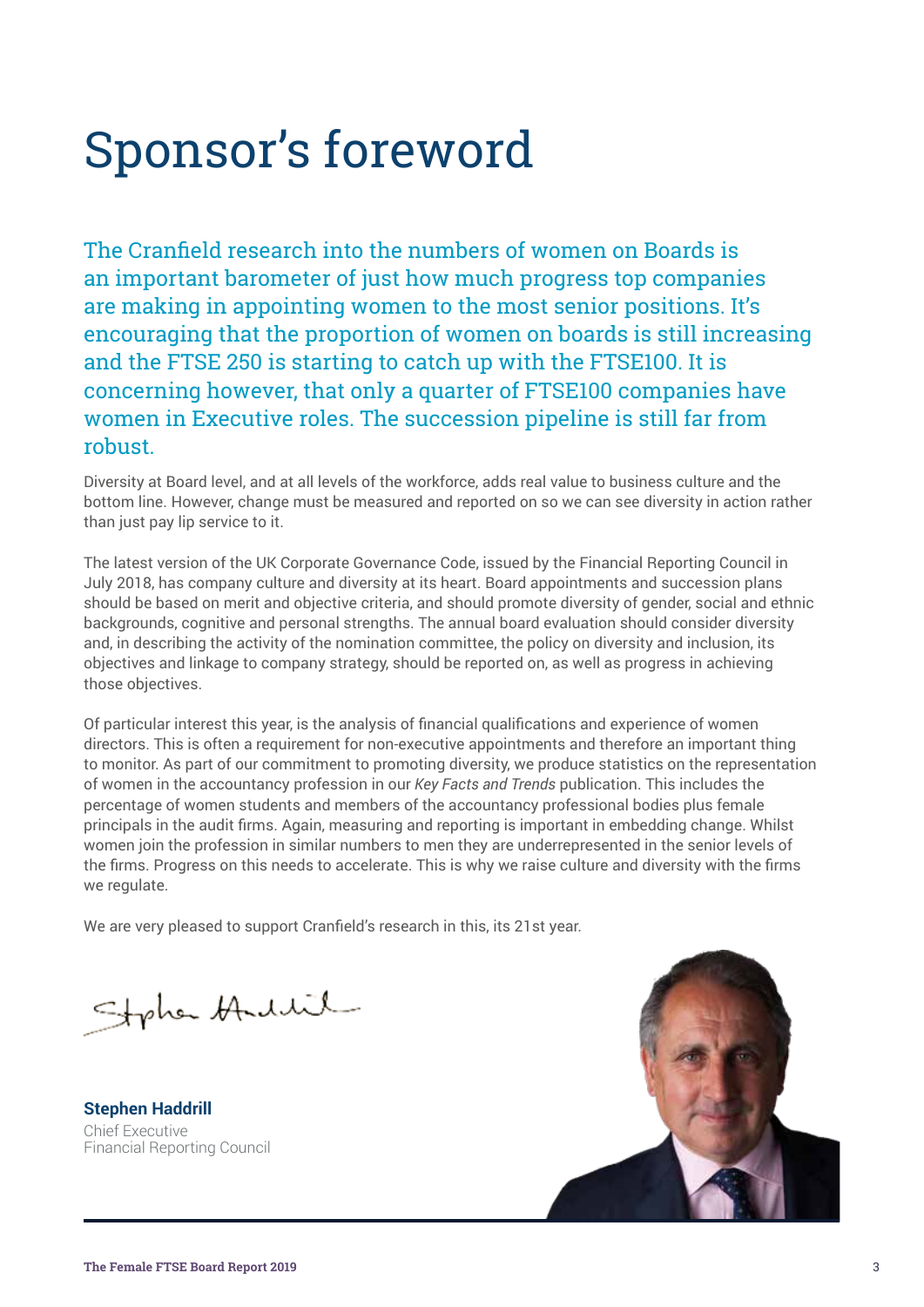# Professor Sir Peter Gregson's foreword

For over 20 years, Cranfield's research has shaped conversations, at the highest levels, about the number of women on boards of both the FTSE 100 and FTSE 250. We are extremely proud of the work that Professor Sue Vinnicombe and her colleagues have done over this timespan, work that has resulted in much change.

However, as this year's report demonstrates women still face challenges in reaching the upper echelons of business leadership.

It would be easy to look at the figures and say 'the job is done, target almost achieved' but we know, as this report identifies that there is much more work to be done beyond the headline figures. For while welcome progress is being made on the number of women on boards of the UK's leading companies, too few women are being appointed to executive roles.

At Cranfield, as a University with an Athena Swan Bronze Award, we have made diversity a priority for the organisation. However, like many others, we are aware that we too need to make more progress in order to benefit from the widest possible pool of talent.

I'm delighted that this year's report includes an analysis of the wider diversity characteristics and tenures of female directors compared to their male colleagues. I hope it will prompt discussion and act as a springboard for further progress towards the change we all wish to see.

**Professor Sir Peter Gregson** Vice-Chancellor and Chief Executive Cranfield University

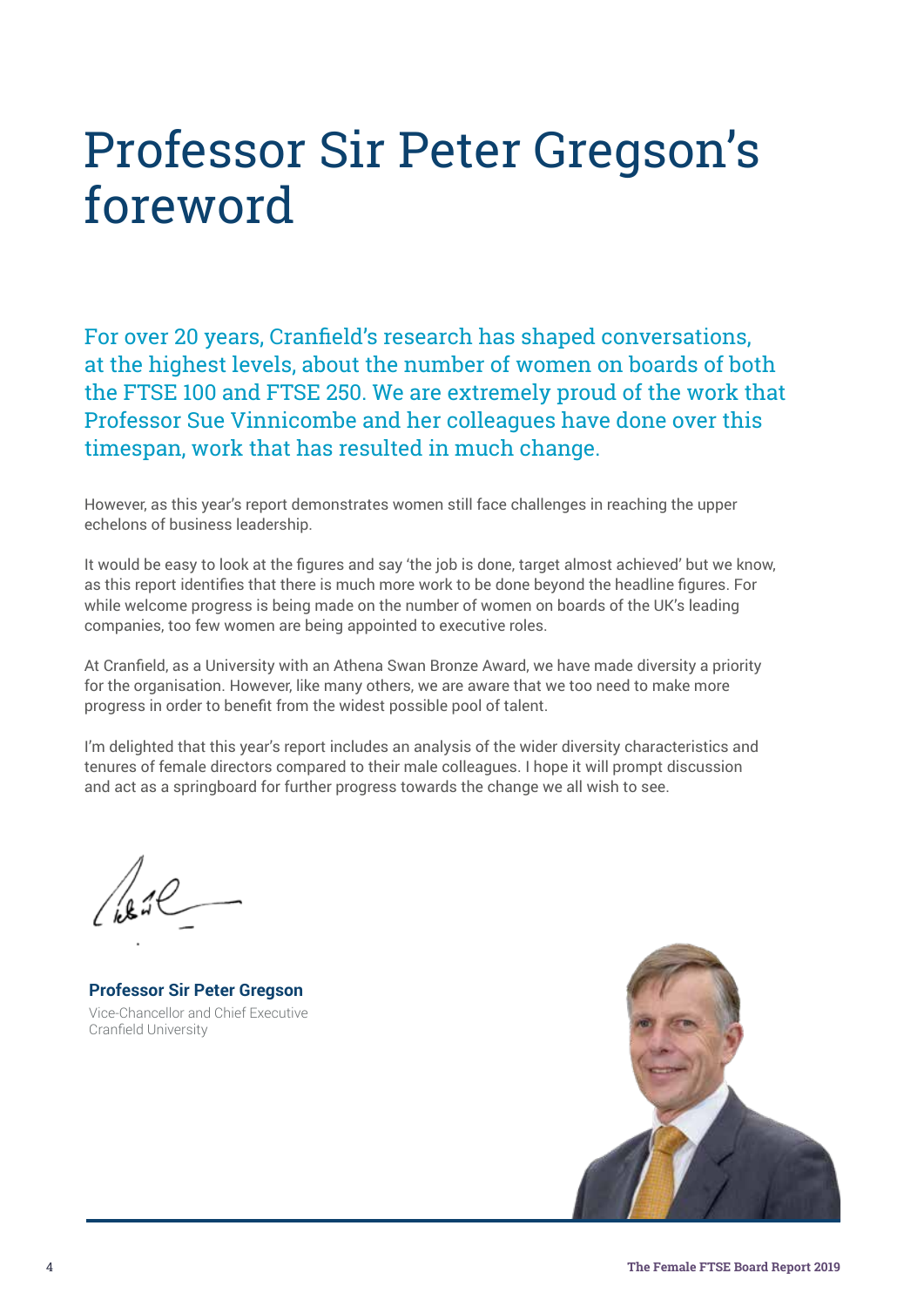# Contents

|                  | <b>Executive Summary</b>  |                                                  | $6\phantom{1}$ |  |  |  |  |  |
|------------------|---------------------------|--------------------------------------------------|----------------|--|--|--|--|--|
|                  |                           | <b>FTSE 100 Companies with Female Directors</b>  | $\overline{7}$ |  |  |  |  |  |
|                  |                           | <b>FTSE 250 Companies with Female Directors</b>  | $\overline{7}$ |  |  |  |  |  |
|                  |                           |                                                  |                |  |  |  |  |  |
|                  |                           | <b>Section 1: Introduction</b>                   | 8              |  |  |  |  |  |
|                  |                           | <b>Section 2: Methodology</b>                    | 9              |  |  |  |  |  |
|                  |                           | <b>Section 3: FTSE 100 Companies</b>             | 10             |  |  |  |  |  |
| 3.1              |                           | <b>FTSE 100 Companies with Female Directors</b>  | 10             |  |  |  |  |  |
|                  | 3.1.1                     | FTSE 100 Companies with Women in Executive Roles | 11             |  |  |  |  |  |
|                  |                           | 3.1.2 Women in Senior Non-Executive Roles        | 12             |  |  |  |  |  |
| 3.2              |                           | <b>The Characteristics of Female Directors</b>   | 18             |  |  |  |  |  |
|                  | 3.2.1                     | <b>Multiple Directorships</b>                    | 18             |  |  |  |  |  |
|                  | 3.2.2                     | Age                                              | 18             |  |  |  |  |  |
|                  |                           | 3.2.3 Tenure                                     | 19             |  |  |  |  |  |
| 3.3              |                           | <b>The Diversity of Female Directors</b>         | 21             |  |  |  |  |  |
|                  | 3.3.1                     | Age                                              | 21             |  |  |  |  |  |
|                  | 3.3.2                     | <b>Nationality</b>                               | 22             |  |  |  |  |  |
|                  | 3.3.3                     | Race/Ethnicity                                   | 23             |  |  |  |  |  |
|                  | 3.3.4                     | Education                                        | 25             |  |  |  |  |  |
|                  | 3.3.5                     | <b>Financial Qualifications and Experience</b>   | 25             |  |  |  |  |  |
|                  | 3.3.6                     | <b>Public Awards</b>                             | 25             |  |  |  |  |  |
| $3.\overline{4}$ |                           | <b>Trends in Board Composition</b>               | 26             |  |  |  |  |  |
| 3.5              |                           | <b>Women on Boards and the Gender Pay Gap</b>    | 27             |  |  |  |  |  |
|                  |                           | <b>Section 4: FTSE 250 Companies</b>             | 29             |  |  |  |  |  |
| 4.1              |                           | FTSE 250 Companies with Female Directors         | 29             |  |  |  |  |  |
|                  | 4.1.2                     | FTSE Companies with Women in Executive Roles     | 30             |  |  |  |  |  |
|                  |                           | <b>Concluding Remarks</b>                        | 33             |  |  |  |  |  |
|                  | <b>Author Biographies</b> |                                                  | 34             |  |  |  |  |  |
|                  |                           |                                                  |                |  |  |  |  |  |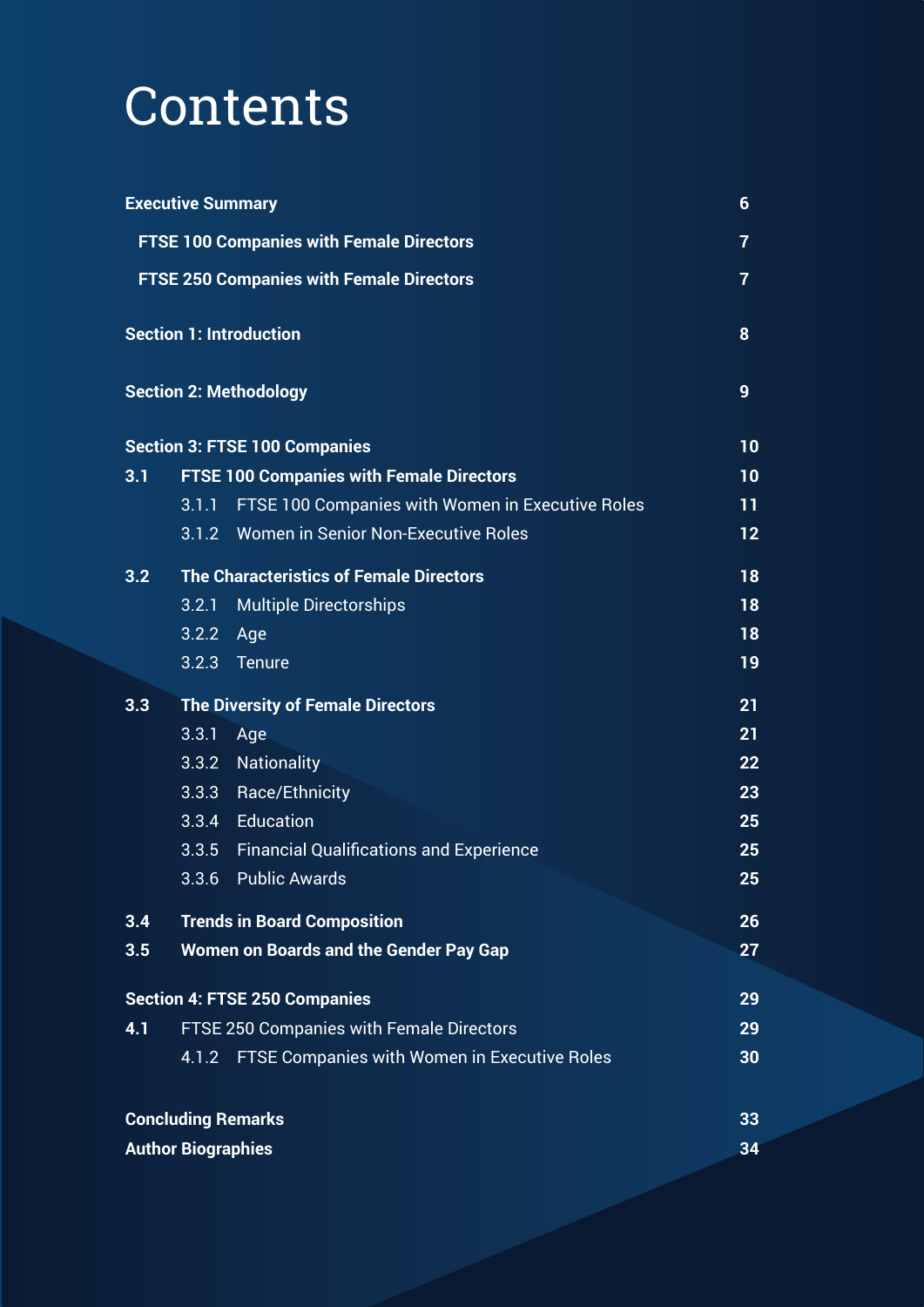# **Executive summary**

# This year we see a more encouraging picture emerging in terms of the number of women on FTSE boards. Over the past 12 months the percentage of women on FTSE 100 boards has increased from 29% to 32%, so the 33% target set for 2020 is well in sight.

In total 292 women hold 339 directorships on FTSE 100 boards. The percentage of female non-executive directors (NEDs) is at the all-time high of 38.9%, whilst the percentage of female executives remains worryingly low at 10.9%. There is also progress on the FTSE 250 boards with the percentage of women directors rising from 23.7% to 27.3% this year and the number of all male boards dropping to three, but still, three is too many. The percentage of female NEDs is now 32.8% but the percentage of female executive directors (EDs) remains low at 8.4%.

| <b>June 2019</b>                             |     | <b>FTSE 100</b> |     | <b>FTSE 250</b> |
|----------------------------------------------|-----|-----------------|-----|-----------------|
| Female held directorships                    | 339 | 32.1%           | 537 | 27.3%           |
| Female executive directorships               | 28  | 10.9%           | 37  | 8.4%            |
| Female non-executive directorships           | 311 | 38.9%           | 500 | 32.8%           |
| Companies with female executive directors    | 25  | 25.0%           | 34  | 13.6%           |
| Companies with at least one female director  | 100 | 100.0%          | 47  | 98.8%           |
| Companies with at least 33% female directors | 48  | 48.0%           | 88  | 35.2%           |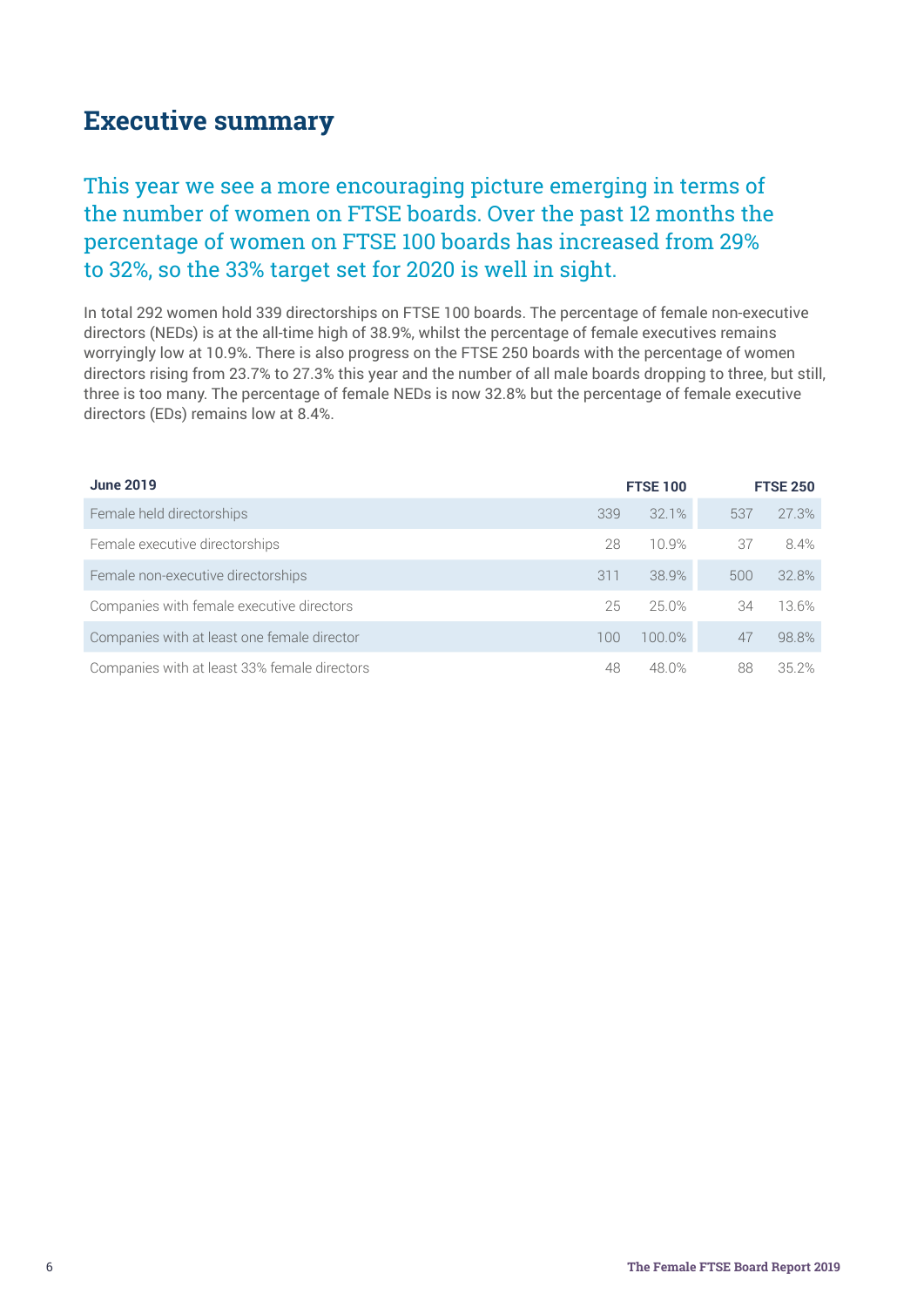# **FTSE 100 companies with female directors**

At present 48 companies have already reached the required target of 33% women on their boards by 2020, which is great progress on last year's figure of 32. Kingfisher and Rightmove hold the top position with 50% women on their boards and Schroders is the most improved company in the top 10 with 45% women on their boards, having increased from 27% last year.

There are 28 women holding executive roles in 25 companies, so a marginal increase on last year. The majority are chief finance officers/finance directors (CFO/FD) (13) and seven are CEOs. Congratulations to Penny James who has been selected to succeed Paul Geddes as CEO of Direct Line. Penny was previously CFO.

Whilst the number of female NEDs has increased to 311 this year, the number of women in a Chair position has dropped to five, whilst the number of women in a senior independent director (SID) position has increased slightly to 21. There is growing evidence that once women are appointed to boards they have significantly shorter tenures and are less likely to be promoted into senior roles.

This year we examined the wider diversity of all the female directors on FTSE 100 boards. Whilst the majority are British (55%), the remaining women come from 18 countries across the world. Only 11% of the women directors are from black or ethnic minority backgrounds. The average age of the female directors is 57.3, approximately two years younger than the male directors at 59.2 years of age. The gap is slightly larger at 3.6 years for NEDs – 57.9 years for women and 61.5 years for men. This has been a consistent finding every year since 2003 when we first measured age. It is counter-intuitive as women are more likely to have taken career breaks than men and may indicate that mature women are being overlooked for appointment to NED roles.

Seventy six per cent of the women directors have an undergraduate degree, compared to 86% of the new women directors appointed during 2011-2015, indicating that the new appointments are better qualified academically than the established women directors. Thirty five per cent of the women have postgraduate degrees. The women attended a wide range of universities. Oxford and Cambridge are often seen as an indicator of social class as their intakes contain a majority of individuals from private schools. The percentage of women attending these two universities was only 11%. Having financial qualifications is often associated with the criteria required for a NED appointment. Whilst only 13% of the women have a recognised financial qualification, 22% have a MBA degree (in which finance is a core subject). In terms of work experience, 55% of the women have held various roles in finance, indicating a high degree of financial literacy. Lastly, the majority of the women directors (61%) have won various public awards over their lifetimes and are testament to their outstanding reputations in their respective fields.

We studied the relationship between the best 10 and worst 10 companies in the FTSE 100 in terms of women on their boards and their gender pay gaps (GPGs). Like last year, the top companies had a lower GPG than the bottom companies – 15.7% compared to 22.6%. Diageo stands out as a top company with a significant number of women at all levels and a GPG of -2.1% (i.e. women earn marginally more than men). All companies should be congratulated on their GPG reports which generally provide comprehensive analyses of their data and clear action plans.

# **FTSE 250 companies with female directors**

There has been progress on the FTSE 250 boards. The percentage of women on the boards has risen from 23.7% to 27.3% and the number of companies with at least 33% women on their boards has increased from 59 to 88 this year. The number of women in executive roles has increased to 37 (8.4%). There are still only five women in CEO roles but 26 in CFO/FD roles. FTSE 250 companies need to accelerate their progress to meet the Hampton-Alexander targets for 2020.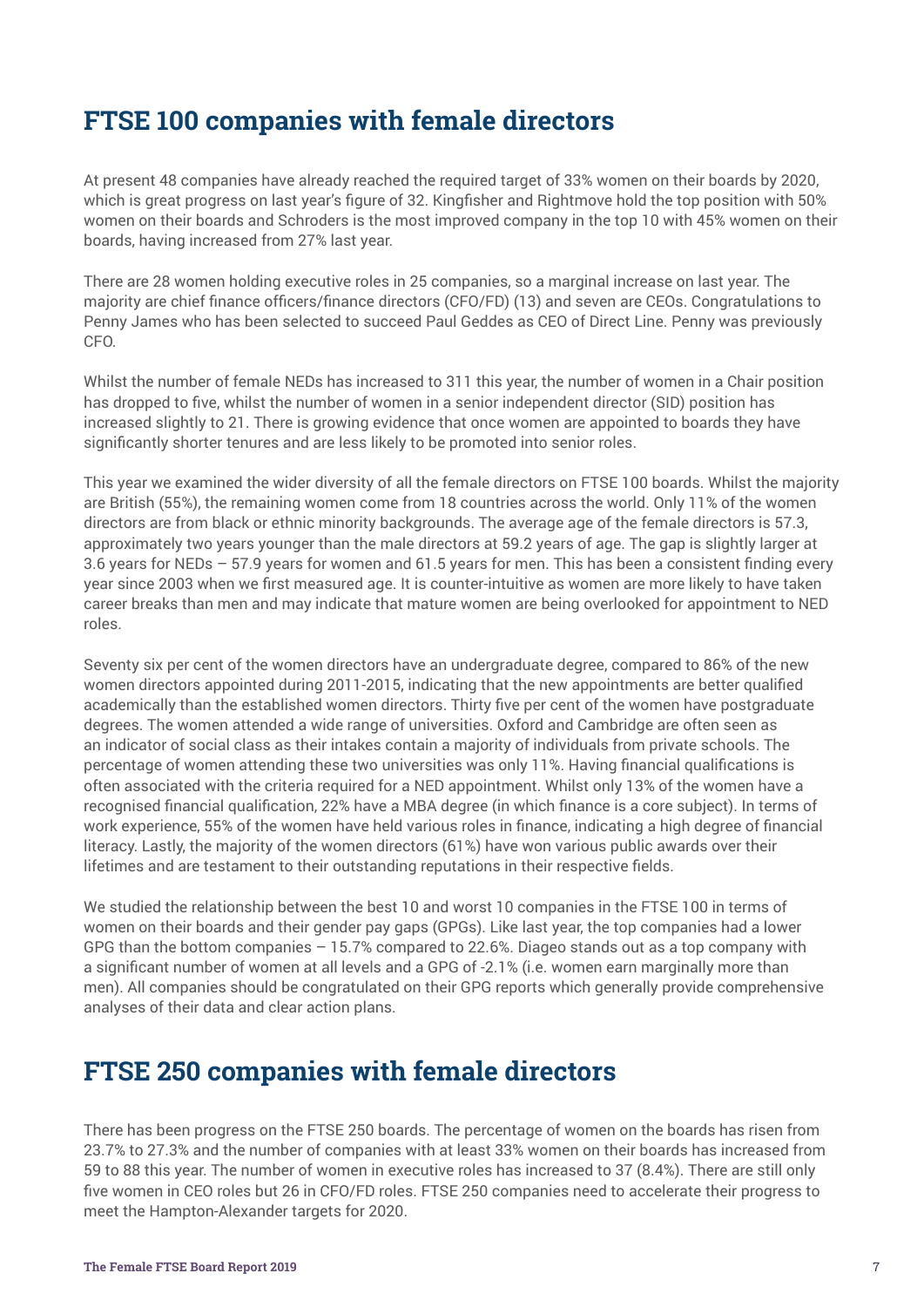# **Section 1: Introduction**

This is our 21st report on women on FTSE boards. Reaching 21 years of age is traditionally seen as the 'coming of age' for a young person. Similarly, we see our report as coming of age in terms of redefining the agenda for women on corporate boards.

We have certainly seen the number of women on the top 100 boards increase significantly over the past 21 years, from 6.7% to 32% today – great news. Who are these women and how are they performing on their boards? We have focused on counting the number of women on the boards, but they are more than simply being categorised as women; they come from particular educational backgrounds, they are a certain age, they have various racial/ethnic backgrounds, they have rich work experiences and they have particular reputations. In opening the doors of the boardroom to women, we have the opportunity to invite in a great diversity of individuals. It is important to check how well we are doing on this wider front of inclusion.

It is equally important that when women are appointed onto the boards that these are not just symbolic appointments. They join boards as equal professionals to their male counterparts. In this report we investigate this aspect of women directors by closely examining their tenure and the nature of their roles. We are delighted that there is a push to replace all chairmen who have been in their roles for over nine years. As a result there are many vacancies occurring over the next two years. Let us ensure that experienced women directors are on all those appointment lists and considered carefully for these roles. Whilst it may still be extremely challenging for women to be promoted to CEO roles, it is realistic to see significant numbers of women being appointed into Chair roles. We are delighted to join with Helen Pitcher, Chairman of Advanced Boardroom Excellence, who is leading an initiative to achieve this.

"It's great to see the on target progress for board non-executives. But we need a step change in leadership roles for women at the executive level if we are to achieve anything close to gender balance in business. The fact that there are fewer FTSE female CEOs coupled with paltry progress in executive director appointments is especially concerning. Good governance mandates diversity and British business stands to benefit from the diversity dividend now more than ever. As the companies leading the league table demonstrate - where there's a will there's a way; clearly more leading companies need to find their way on this vital issue!"

#### **Ann Francke** Chief Executive Officer Chartered Management Institute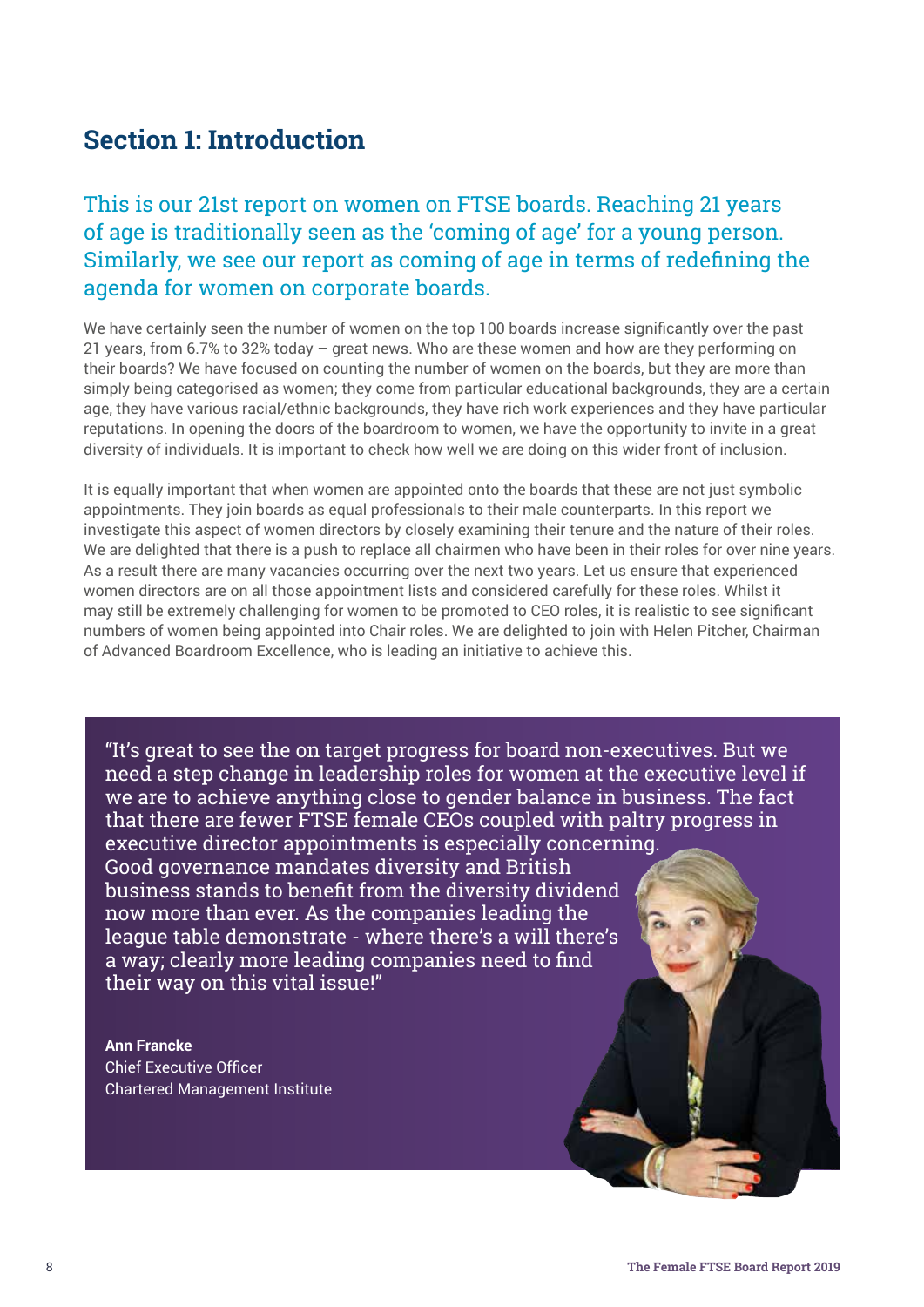# **Section 2: Methodology**

# The personal biographies of the women directors of the FTSE 100 companies were downloaded from BoardEx on 8 May 2019.

The latest figures on women on the boards of FTSE 350 companies and the various senior roles held by the female NEDs on FTSE 100 companies were downloaded from BoardEx on 5 June 2019.

"Once again, I'm pleased to see that we continue to make progress in terms of more female NEDs on Boards, but we need to continue to push for better gender balance in the executive director roles. I would also like

to see more female Chairs, SIDs and CEOs. The 30% Club will continue to work with companies to help them achieve their targets and our Investor Group will continue to hold companies to account to achieve better gender balance throughout their organisations because it makes good business sense."

**Brenda Trenowden CBE** Global Co-Chair, 30% Club Partner, PwC

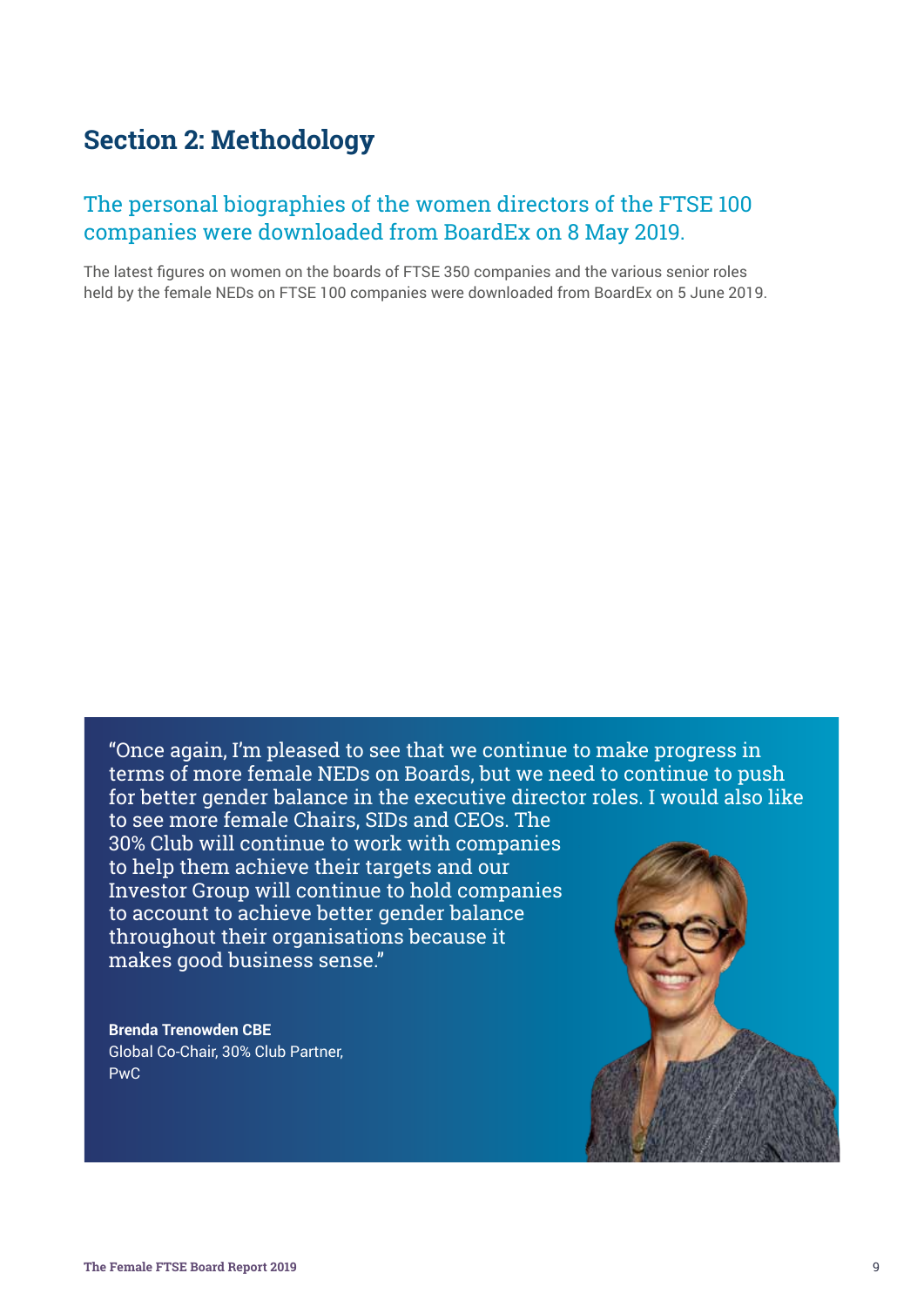# **Section 3: FTSE 100 companies**

## **3.1 FTSE 100 companies with female directors**

# We are pleased to announce the progress of women on FTSE 100 boards this year has improved in all the key indicators.

As of 5 June 2019 there are 339 female held directorships across the FTSE 100 corporate boards. The percentage of women on those boards has increased from 29% one year ago to 32.1% and certainly looks on course to hit the Hampton-Alexander target of 33% by December 2020.

The percentage of female NEDs has increased to 38.9% and EDs has marginally risen to 10.9% and 292 women now hold 339 FTSE 100 directorships.

| FTSE 100 Directorships 2015-2019             | 2019       | 2018       | 2017      | 2016       | 2015      |
|----------------------------------------------|------------|------------|-----------|------------|-----------|
| Female held directorships                    | 339        | 305        | 294       | 279        | 263       |
|                                              | $(32.1\%)$ | $(29.0\%)$ | (27.7%)   | $(26.0\%)$ | (23.5%)   |
| Female executive directorships               | 28         | 25         | 25        | 26         | 24        |
|                                              | $(10.9\%)$ | $(9.7\%)$  | $(9.8\%)$ | $(9.7\%)$  | $(8.6\%)$ |
| Female non-executive directorships           | 311        | 280        | 269       | 253        | 239       |
|                                              | (38.9%)    | $(35.4\%)$ | (33.3%)   | $(31.4\%)$ | (28.5%)   |
| Total female directors (NED and ED)*         | 292        | 264        | 259       | 244        | 233       |
| Companies with female executives             | 25         | 22         | 21        | 20         | 22        |
| Companies with at least one female director  | 100        | 100        | 100       | 100        | 100       |
| Companies with at least 33% female directors | 48         | 32         | 28        | 19         |           |

#### **Table 1: FTSE 100 directorships 2015-2019**

\*The total number of female directors is lower that the number of female held directorships because some women hold more than one directorship

At present 48 companies have already reached the target of 33% – a considerable improvement from last year's 32 companies. Kingfisher and Rightmove hold top position with 50% women on their boards, followed by Burberry Group, GlaxoSmithKline and Schroders with 45% women on their boards. Schroders have done particularly well as they only had 27% women on their board last year.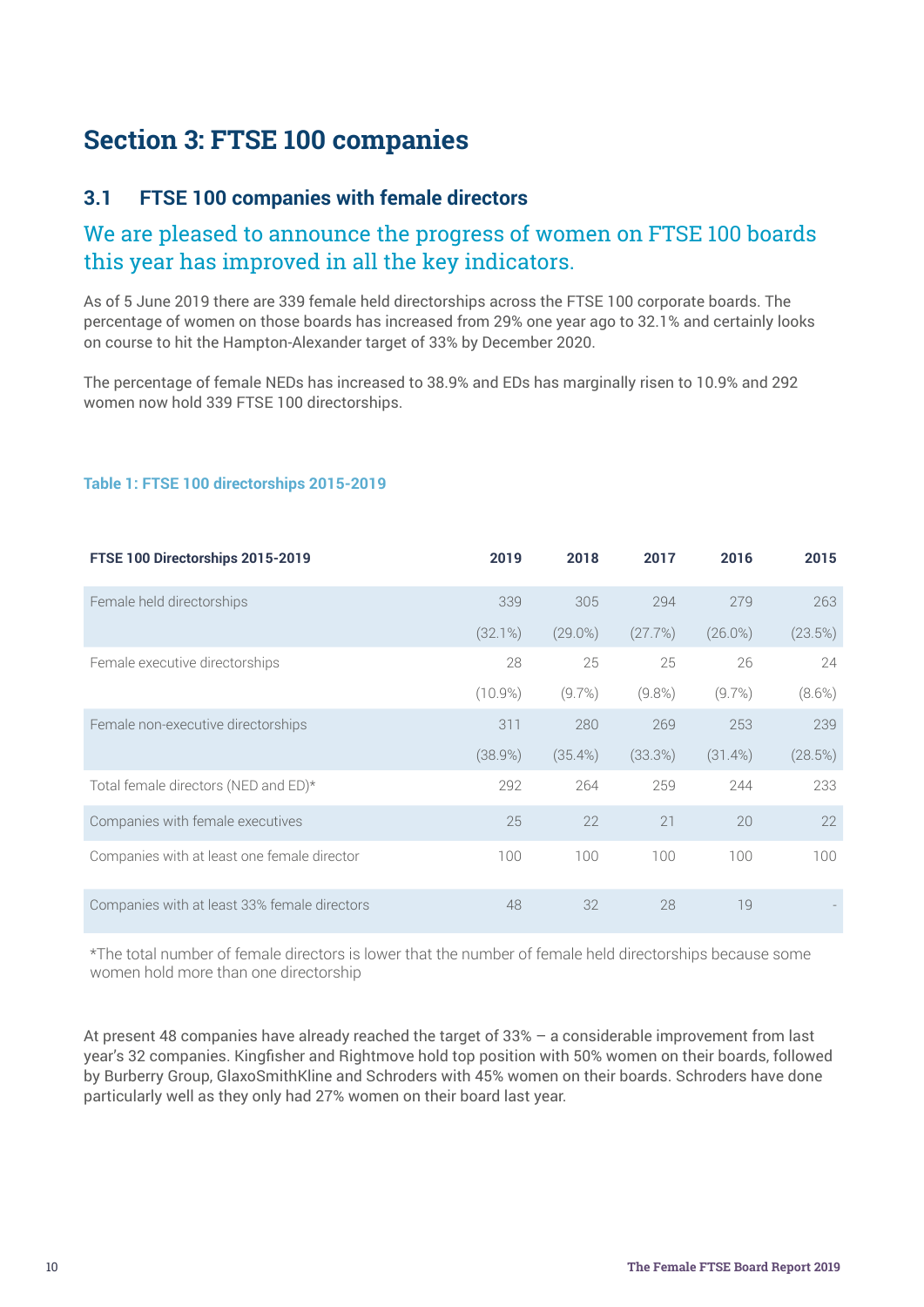## **3.1.1 FTSE 100 companies with women in executive roles**

# The percentage of women in executive directorships has increased marginally this year. There are 28 women holding such roles in 25 companies.

The three companies with two women in executive roles are Next, Whitbread and TUI. In terms of specific roles, the majority are CFO/GFD (13) and seven are CEOs, with the remainder in operations, sales and marketing, talent and communications, human resources and division managing director. Four women left their executive roles during the year and there have been seven new women appointments, of whom six have been to CFO/FD. Penny James was selected to succeed Paul Geddes as CEO of Direct Line from 9 May 2019. She had previously held the role of CFO.

| <b>Rank</b>              | <b>Company</b>                     | <b>Female</b><br><b>Board</b><br>% | No.<br><b>Female</b><br><b>Directors</b> | No.<br><b>Female</b><br><b>EDs</b> | <b>Executive Roles</b>                       | <b>Sector</b>                                 | <b>Women</b> in<br><b>Executive</b><br><b>Roles</b> |
|--------------------------|------------------------------------|------------------------------------|------------------------------------------|------------------------------------|----------------------------------------------|-----------------------------------------------|-----------------------------------------------------|
| $\overline{\phantom{a}}$ | Kingfisher Plc                     | 50%                                | 5                                        | $\overline{\phantom{a}}$           | CEO                                          | General<br>Retailers                          | Véronique<br>Laury-Deroubaix                        |
| 1                        | Rightmove Plc                      | 50%                                | $\overline{4}$                           | 1                                  | FD                                           | Media and<br>Entertainment                    | Robyn Perriss                                       |
| $\Im$                    | <b>Burberry Group Plc</b>          | 45%                                | 5                                        | 1                                  | Chief Operating<br>and Financial<br>Officer  | General<br>Retailers                          | Julie Belita<br><b>Brown</b>                        |
| 3                        | Glaxosmithkline Plc                | 45%                                | 5                                        | 1                                  | CEO                                          | Pharmaceuticals<br>and Biotechnology          | Emma Natasha<br>Walmsley                            |
| 6                        | Diageo Plc                         | 44%                                | $\overline{4}$                           | 1                                  | <b>CFO</b>                                   | Beverages                                     | Kathryn (Kathy) A<br>Mikells                        |
| $6\,$                    | Next Plc                           | 44%                                | $\overline{4}$                           | $\overline{2}$                     | GFD, Group<br>Director - Sales/<br>Marketing | <b>General Retailers</b>                      | Amanda James,<br>Jane Margaret<br>Shields           |
| 6                        | Taylor Wimpey Plc                  | 44%                                | $\overline{4}$                           | 1                                  | <b>Group Operations</b><br>Director          | Construction and<br><b>Building Materials</b> | Jennifer (Jennie)<br>Daly                           |
| 11                       | Auto Trader Group<br>P C           | 43%                                | 3                                        | 1                                  | COO                                          | Media and<br>Entertainment                    | Catherine Rose<br>Faiers                            |
| 12                       | Royal Dutch Shell Plc              | 42%                                | 5                                        | 1                                  | <b>CFO</b>                                   | Oil and Gas                                   | Jessica Rodgers<br>Uhl                              |
| 12                       | Vodafone Group Plc                 | 42%                                | 5                                        | 1                                  | Group CFO                                    | Telecomm<br>Services                          | Margherita Della<br>Valle                           |
| 16                       | Direct Line<br>Insurance Group Plc | 40%                                | $\overline{4}$                           | 1                                  | CEO                                          | Insurance                                     | Penelope (Penny)<br>Jane James                      |

#### **Table 2: The 25 FTSE 100 companies with female executive directors**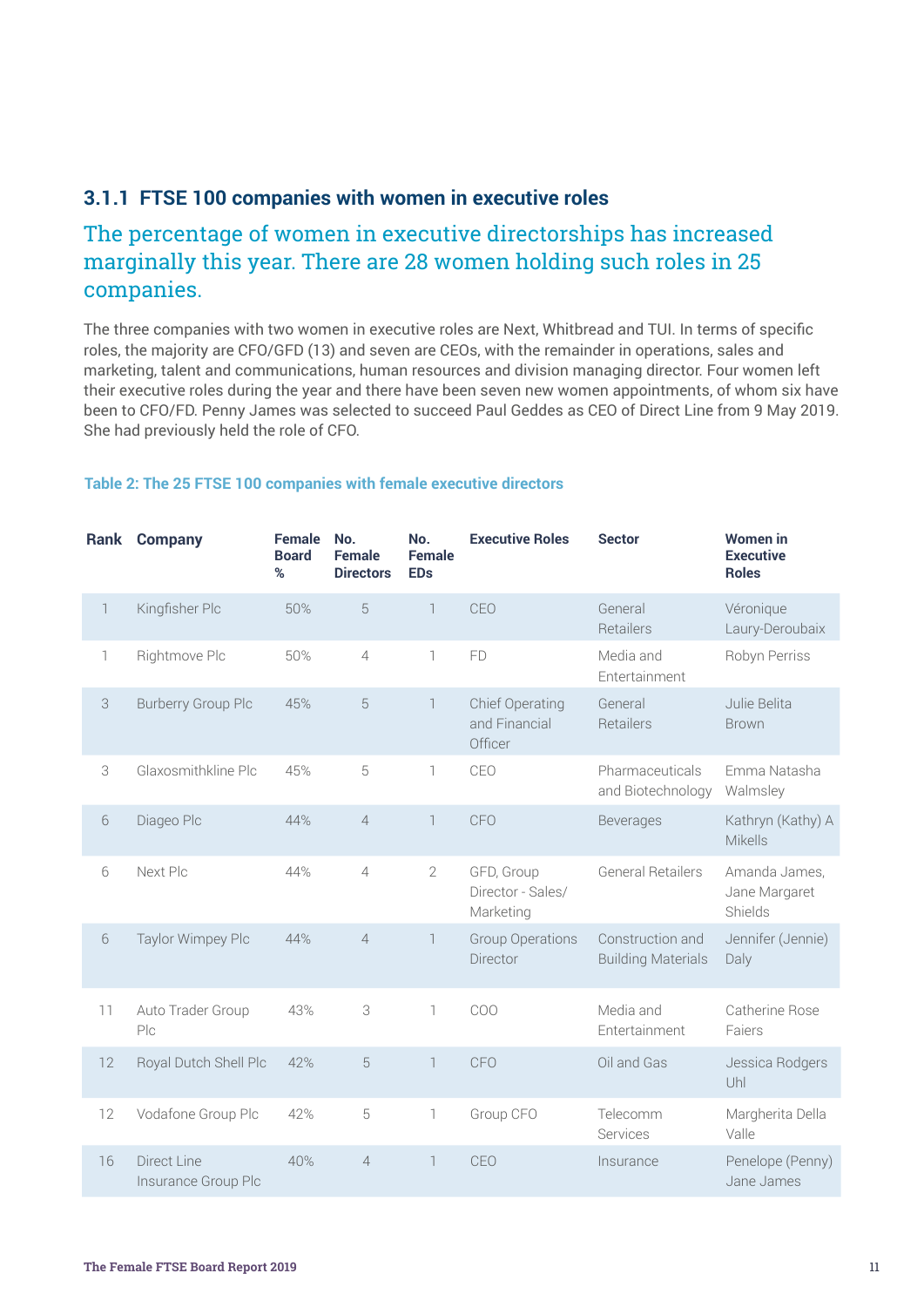| 16 | Halma Plc                           | 40% | $\overline{4}$ |                | Group Talent and<br>Communications<br>Director | Engineering and-<br>Machinery                 | Jennifer Suzanne<br>Ward                            |
|----|-------------------------------------|-----|----------------|----------------|------------------------------------------------|-----------------------------------------------|-----------------------------------------------------|
| 16 | Imperial Brands Plc                 | 40% | $\overline{4}$ | $\mathbb{1}$   | CEO                                            | Tobacco                                       | Alison Jane<br>Cooper                               |
| 16 | <b>ITV Plc</b>                      | 40% | $\overline{4}$ | $\mathbb{1}$   | CEO                                            | Media and<br>Entertainment                    | Dame Carolyn<br>Julia McCall                        |
| 16 | Johnson<br>Matthey Plc              | 40% | $\overline{4}$ | $\mathbf{1}$   | <b>CFO</b>                                     | Chemicals                                     | Anna Olive Manz                                     |
| 16 | <b>Land Securities</b><br>Group Plc | 40% | $\overline{4}$ | 1              | Division MD                                    | <b>Real Estate</b>                            | Colette O'Shea                                      |
| 16 | Standard Life<br>Aberdeen Plc       | 40% | $\overline{4}$ | $\mathbb{1}$   | <b>CFO</b>                                     | Life Assurance                                | Stephanie Jane<br><b>Bruce</b>                      |
| 16 | Whitbread Plc                       | 40% | 4              | $\overline{2}$ | Chief Executive,<br>Group HR Director          | Leisure and Hotels                            | Alison Jane<br>Brittain, Louise<br>Helen<br>Smalley |
| 27 | <b>Barratt</b><br>Developments Plc  | 38% | 3              | $\mathbf{1}$   | CFO                                            | Construction and<br><b>Building Materials</b> | Jessica Elizabeth<br>White                          |
| 27 | Severn Trent Plc                    | 38% | 3              | $\mathbb{1}$   | CEO                                            | Utilities - Other                             | Olivia (Liv) Ruth<br>Garfield                       |
| 33 | Compass Group Plc                   | 36% | $\overline{4}$ | $\mathbb{1}$   | CFO                                            | Leisure and Hotels                            | Karen Witts                                         |
| 38 | 3i Group Plc                        | 33% | 3              | $\mathbb{1}$   | GFD                                            | Private Equity                                | Julia Susan<br>Wilson                               |
| 38 | Royal Bank of<br>Scotland Group Plc | 33% | $\overline{4}$ | $\mathbb{1}$   | CFO                                            | <b>Banks</b>                                  | Katie Murray                                        |
| 49 | <b>TUI AG</b>                       | 32% | 8              | $\mathbf{2}$   | CFO, HR Director                               | Leisure and Hotels                            | Birgit Conix,<br>Doctor Elke<br>Eller-Braatz        |
| 76 | National Grid Plc                   | 25% | 3              | $\mathbf{1}$   | ED                                             | Electricity                                   | Lucy Nicola Shaw                                    |

## **3.1.2 Women in senior non-executive roles**

In 2017 we highlighted that whilst the number of women appointed to FTSE 100 boards had increased significantly over the previous 10 years, the percentage of women NEDs being promoted into senior roles had not progressed at the same rate. This year we noticed that although the number of women chairs has declined, the number of women holding SID roles in the FTSE 100 has increased.

The number of women holding Chair roles has decreased from seven to five;

| Annette Elizabeth Court    | Cressida Mary Hogg                     |
|----------------------------|----------------------------------------|
| Admiral Group Plc          | Land Securities Group Plc              |
| <b>Anita Margaret Frew</b> | Fiona Catherine McBbain                |
| Croda International Plc    | Scottish Mortgage Investment Trust Plc |
| Deanna Watson Oppenheimer  |                                        |

Hargreaves Lansdown Plc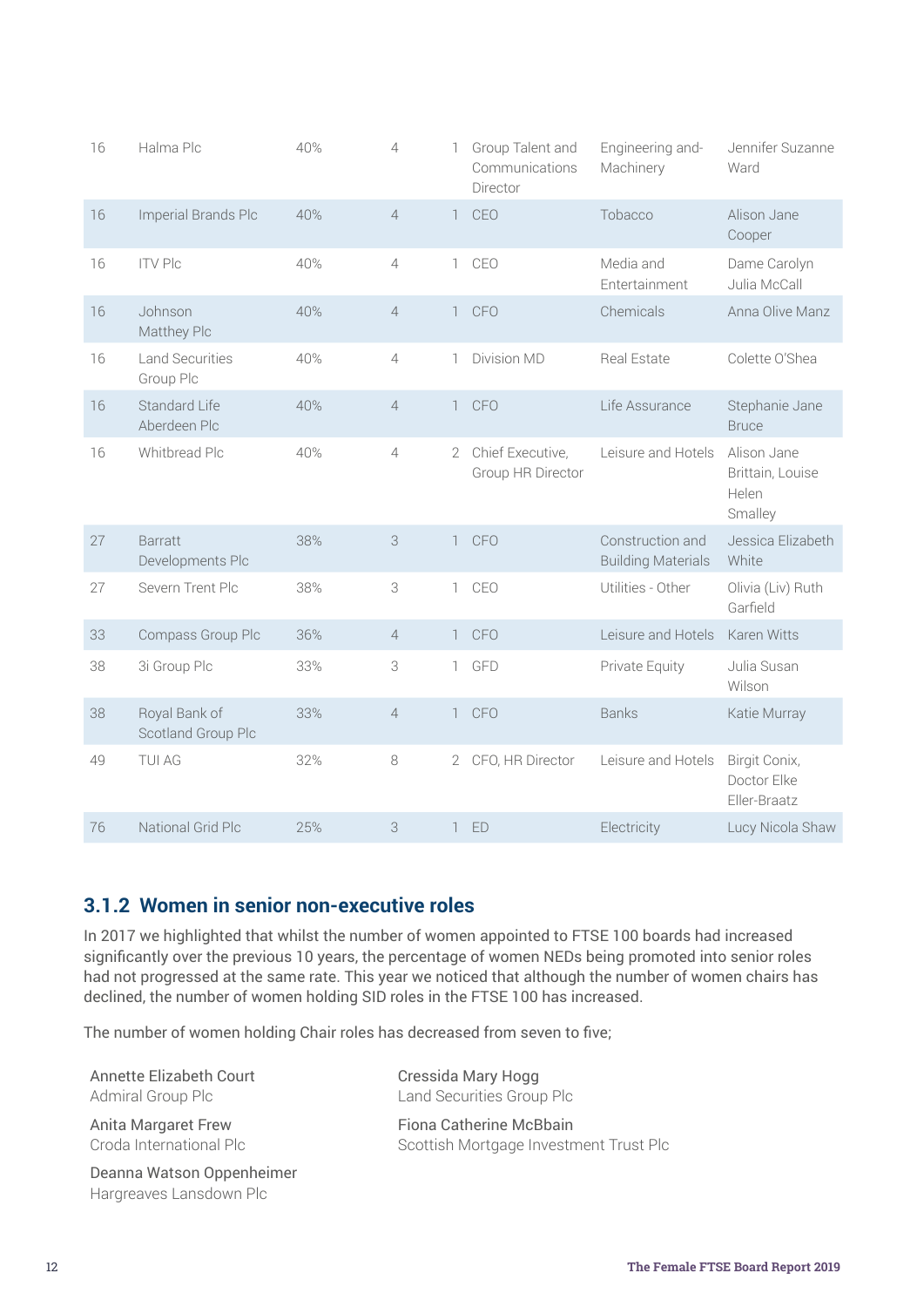The number of women holding SID roles has increased from 18 to 21:

Linda Ruth Cairnie Associated British Foods Plc

Baroness (Shriti Vinodkant) Vadera BHP Group Plc

Vanda Murray Bunzl Plc

Gillian L Platt CRH Plc

Shirley Jill Garrood Hargreaves Lansdown Plc

Therese Marie Esperdy Imperial Brands Plc

Julia Susan Wilson Legal & General Group Plc

Anita Margaret Frew Lloyds Banking Group Plc

Elizabeth (Liz) Anne Hewitt Melrose Industries Plc

Karen Slatford Micro Focus International Plc

Dr Vivienne Cox Pearson Plc

Jacqueline De Rojas Rightmove Plc

Isabel Frances Hudson RSA Insurance Group Plc

Dame Susan Ilene Rice Sainsbury(J) Plc

Dr Geertrui (Trudy) Elizabeth Schoolenberg Spirax-Sarco Engineering Plc

Christine Mary Hodgson Standard Chartered Plc

Dame Katharine (Kate) Mary Barker Taylor Wimpey Plc

Deanna Watson Oppenheimer Tesco Plc

Valerie (Val) Frances Gooding Vodafone Group Plc

Nicole K Seligman WPP Plc

Professor Doctor Youngme E Moon Unilever Plc

"With increasing numbers of women on FTSE boards again this year, it's fantastic to see we are within touching distance of hitting the Hampton-Alexander target on time.

But the job is not yet done. Companies must continue to break down barriers to female progression, allowing more women to rise through the ranks and lead our largest companies.

The case for workplace equality is watertight: companies with diverse boards perform better. Embracing diversity is one of the greatest opportunities available to businesses today – bridging the gender gap alone could add £150 billion to the UK economy by 2025."

**Carolyn Fairbairn** Director-General CBI

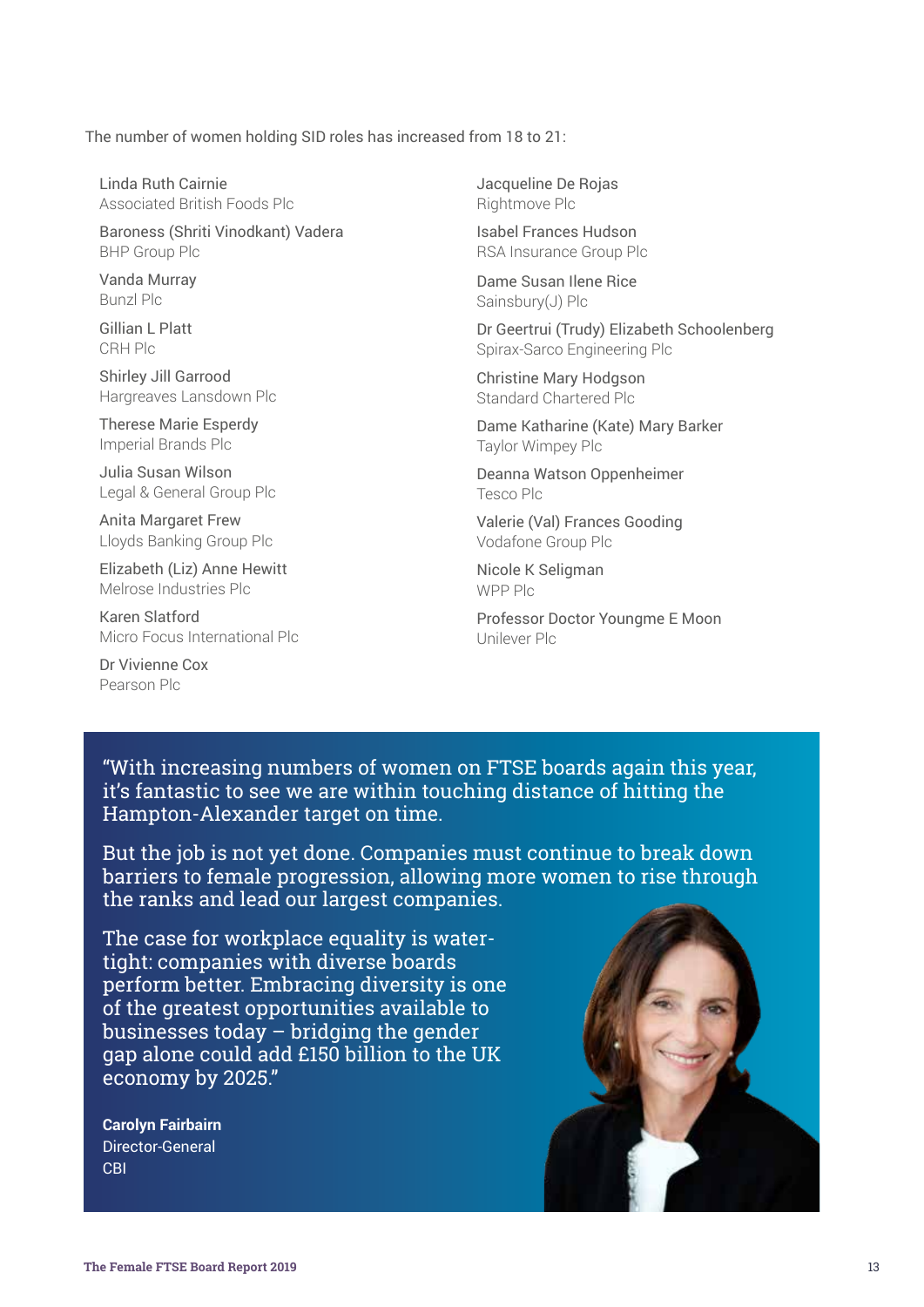In comparison we are pleased to report that the percentage of women chairing the various board committees across FTSE 100 companies has increased from 24% last year to 31% this year. Like last year, all five women Chairs also chair their Nomination Committees. The majority of women committee Chairs do so on remuneration (43) with a further 23 chairing audit/risk/compliance.



#### **Figure 1: Chair of FTSE 100 Board Committees**

"It is good to see positive progress in the increased number of women on FTSE Boards, but the significant discrepancy between NED and Executive representation on both the FTSE 100 and FTSE 250 companies clearly requires further attention and action.

We should applaud those FTSE 100 companies who have made concerted efforts to improve the ratio of women on their boards and are no doubt seeing improvement in their bottom-line performance. There now needs to be a focus on modifying the Board culture in other companies to enable more women not only to participate but to take leadership roles, such as Chair and Senior Independent Director. Many of our members are working hard to achieve further progress in this area."

**Julie Goldstein** Chair International Women's Forum UK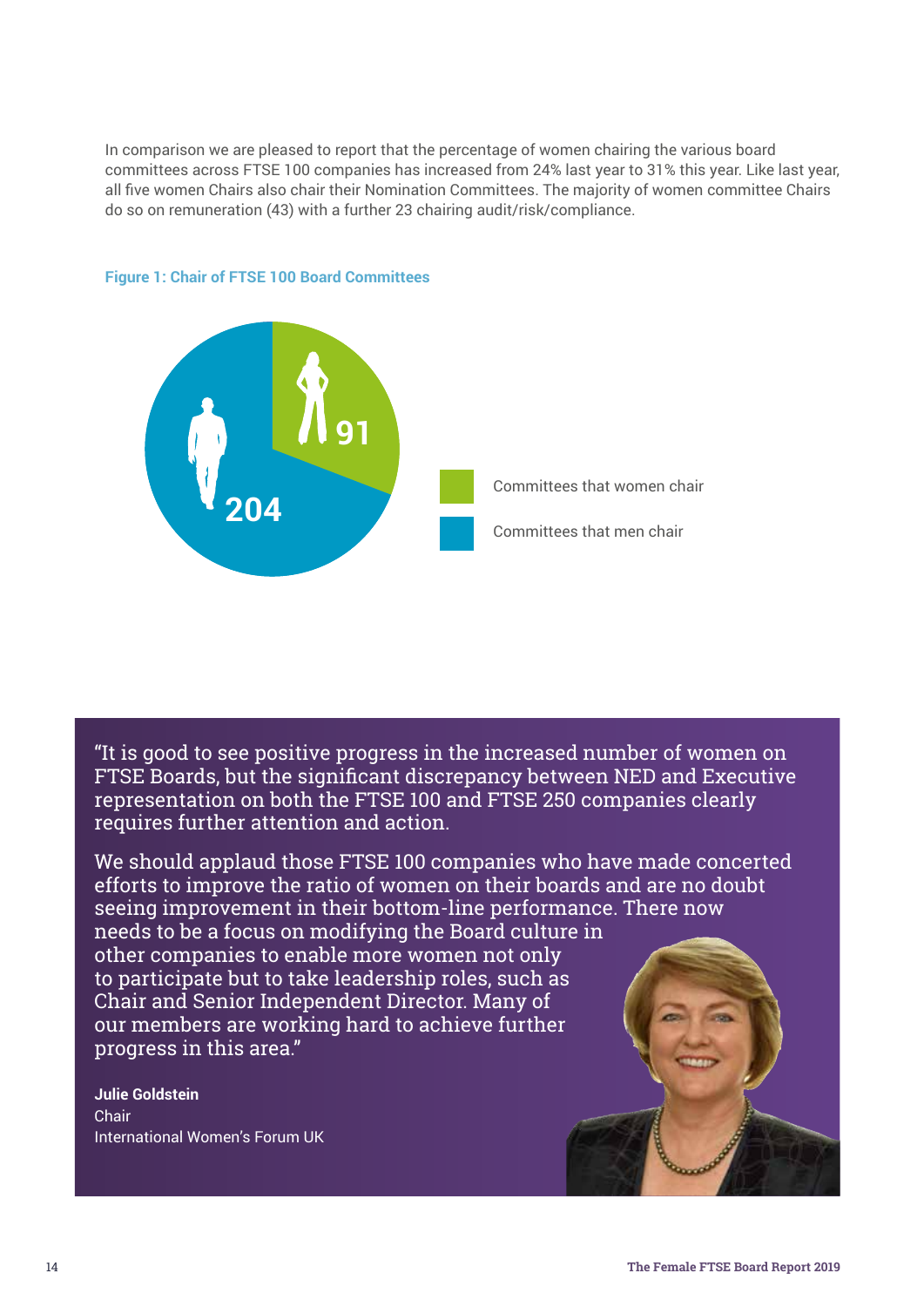### **Table 3: Women who chair committees in the FTSE 100**

| <b>Organisation Name</b>            | <b>Committee</b>                          | <b>Individual Name</b>                  |
|-------------------------------------|-------------------------------------------|-----------------------------------------|
| 3i Group Plc                        | Audit and Compliance                      | Caroline Janet Banszky                  |
| Admiral Group Plc                   | Nomination and Governance                 | Annette Elizabeth Court                 |
|                                     | Audit                                     | Karen Ann Green                         |
|                                     | Group Risk                                | Jean Craig Park                         |
| Anglo American Plc                  | Remuneration                              | Anne L Stevens                          |
| Antofagasta Plc                     | Sustainability and Stakeholder Management | Vivianne Amelia Blanlot Soza            |
|                                     | Remuneration and Talent                   | Francisca Castro Fones                  |
| Ashtead Group Plc                   | Remuneration                              | Lucinda Jane Riches                     |
| <b>Associated British Foods Plc</b> | Remuneration                              | Linda Ruth Cairnie                      |
| Auto Trader Group Plc               | Remuneration                              | Jill Easterbrook                        |
| Aviva Plc                           | Governance                                | Claudia Isobel Arney                    |
|                                     | Remuneration                              | Patricia Anne Cross                     |
| <b>BAE Systems Plc</b>              | Remuneration                              | Paula Rosput Reynolds                   |
| Barclays Plc                        | Reputation                                | Mary Elizabeth Francis                  |
| <b>BT Group Plc</b>                 | Digital Impact and Sustainability         | Jasmine Mary Whitbread                  |
| <b>Bunzl Plc</b>                    | Remuneration                              | Vanda Murray                            |
| <b>Burberry Group Plc</b>           | Remuneration                              | Orna Gabrielle Ni-Chionna               |
| Coca-Cola HBC AG                    | Remuneration                              | Alexandra Papalexopoulou<br>-Benopoulou |
| Compass Group Plc                   | Remuneration                              | Carol Ann Arrowsmith                    |
| Croda International Plc             | Nomination                                | Anita Margaret Frew                     |
|                                     | Remuneration                              | Helena Louise Ganczakowski              |
| DCC Plc                             | Audit                                     | Jane Ann Lodge                          |
| Direct Line Insurance Group Plc     | Remuneration                              | Danuta Gray                             |
|                                     | <b>Board Risk</b>                         | Jane Carolyn Hanson                     |
| DS Smith Plc                        | Remuneration                              | Kathleen Anne O'Donovan                 |
| easyJet Plc                         | Audit                                     | Julie Helen Southern                    |
| Evraz Plc                           | Audit                                     | Deborah Jane Gudgeon                    |
| Experian Plc                        | Audit                                     | Deirdre Ann Mahlan                      |
| Ferguson Plc                        | Remuneration                              | Jacky Simmonds                          |
| Halma Plc                           | Audit                                     | Carole Jean Cran                        |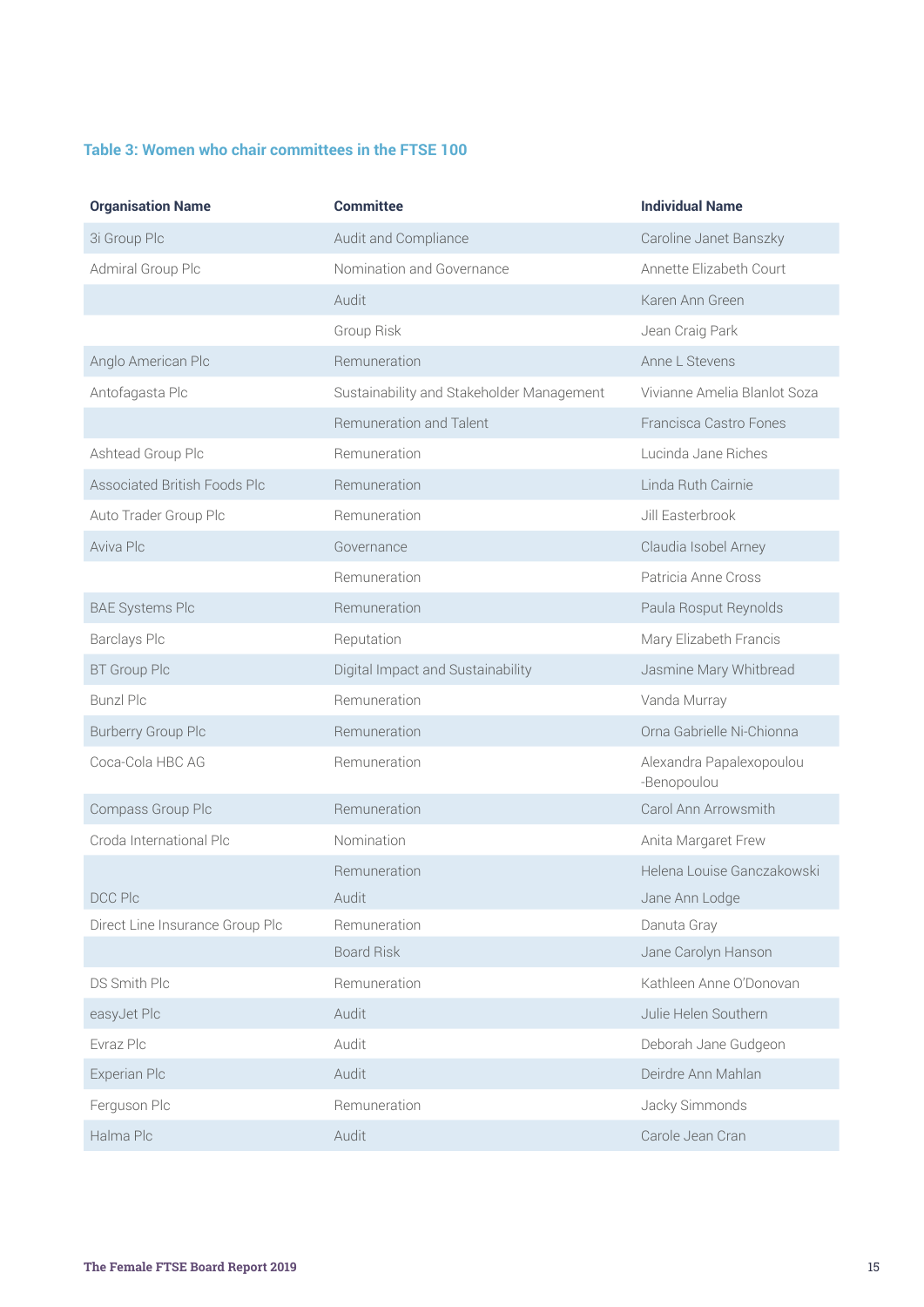| Hargreaves Lansdown Plc           | Remuneration                    | Fiona Jane Clutterbuck                 |
|-----------------------------------|---------------------------------|----------------------------------------|
|                                   | <b>Risk</b>                     | Shirley Jill Garrood                   |
|                                   | Nomination                      | Deanna Watson Oppenheimer              |
|                                   | Investments                     | Jayne Elizabeth Styles                 |
| Hikma Pharmaceuticals Plc         | Remuneration                    | Doctor Pamela (Pam)<br>Josephine Kirby |
| Hiscox Ltd                        | <b>Risk</b>                     | Lynn (Pike) Ann Carter                 |
|                                   | Audit                           | Caroline Jean Foulger                  |
| Imperial Brands Plc               | Remuneration                    | Susan (Sue) Michelle Clark             |
|                                   | Audit                           | Karen Witts                            |
| Intercontinental Hotels Group Plc | Remuneration                    | Jo Nell Harlow                         |
|                                   | <b>Corporate Responsibility</b> | Gillian (Jill) Clare McDonald          |
| Intertek Group Plc                | Remuneration                    | Doctor Gillian (Gill) Ann Rider        |
| <b>ITV Plc</b>                    | Audit and Risk                  | Margaret Ewing                         |
|                                   | Remuneration                    | Mary Elaine Harris                     |
| Just Eat Plc                      | Remuneration                    | Gwyneth (Gwyn) Victoria Burr           |
|                                   | Audit                           | Helen Alison Weir                      |
| Kingfisher Plc                    | Remuneration                    | Clare Moira Chapman                    |
| Land Securities Group Plc         | Nomination                      | Cressida Mary Hogg                     |
| Legal & General Group Plc         | Remuneration                    | Lesley Mary Knox                       |
| Melrose Industries Plc            | Audit                           | Elizabeth (Liz) Anne Hewitt            |
| Micro Focus International Plc     | Remuneration                    | Amanda Victoria Brown                  |
|                                   | Nomination                      | Karen Slatford                         |
| Mondi Plc                         | Remuneration                    | Tanya Dianne Fratto                    |
|                                   | Sustainable Development         | Dominique Reiniche                     |
| NMC Health Plc                    | <b>Clinical Governance</b>      | Doctor Ayesha Mohammed<br>Abdullah     |
| Ocado Group Plc                   | Audit                           | Julie Helen Southern                   |
| Pearson Plc                       | Remuneration                    | Elizabeth Pauline Corley               |
|                                   | Nomination and Governance       | Doctor Vivienne Cox                    |
|                                   | Reputation and Responsibility   | Linda Koch Lorimer                     |
| Persimmon Plc                     | Audit                           | Rachel Elizabeth Kentleton             |
|                                   | Corporate Responsibility        | Marion Jane Sears                      |
|                                   | Remuneration                    | Marion Jane Sears                      |
| Phoenix Group Holdings Plc        | Remuneration                    | Kory Beth Sorenson                     |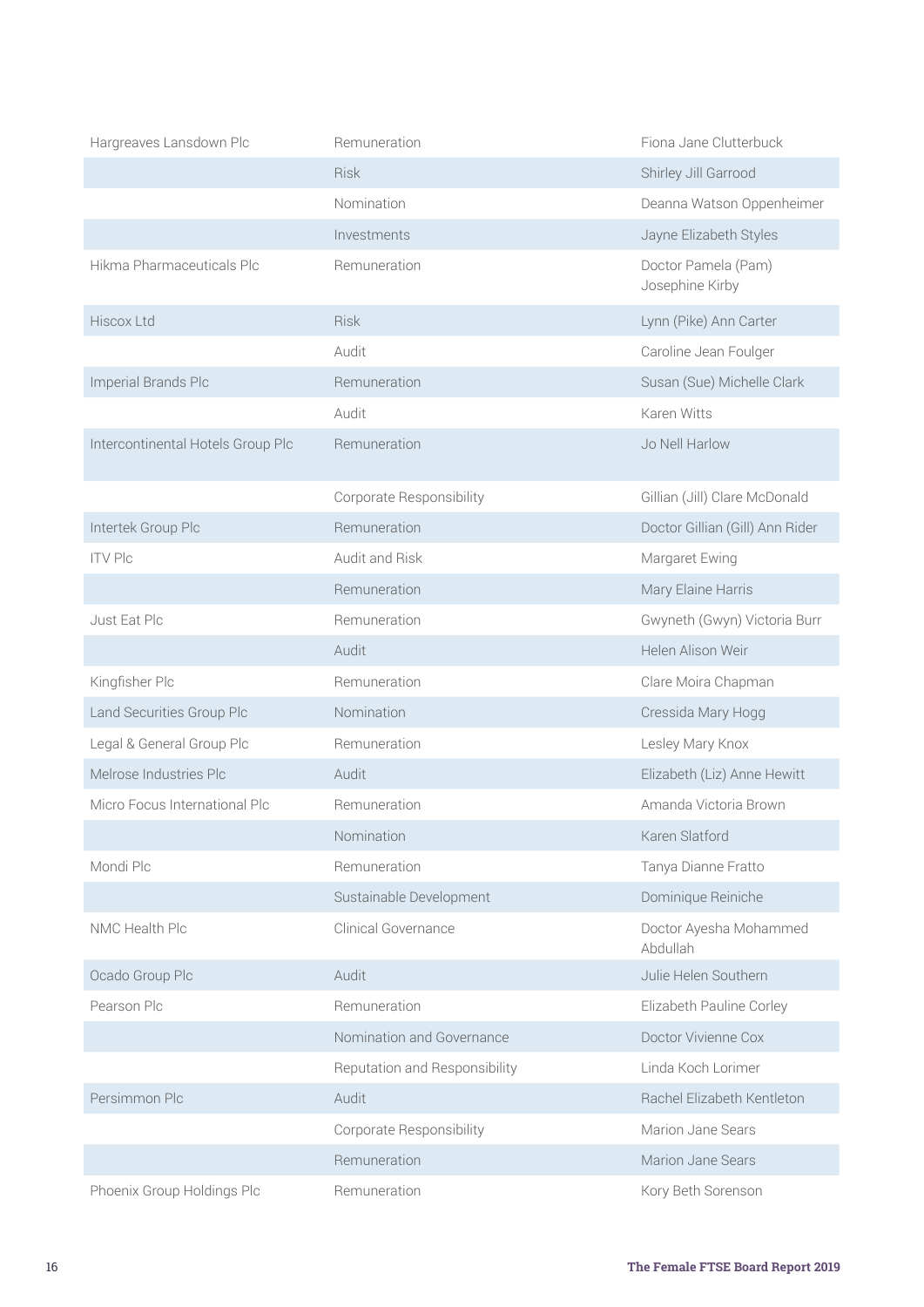| Rentokil Initial Plc                                 | Remuneration                                | Angela Charlotte<br>Seymour-Jackson            |
|------------------------------------------------------|---------------------------------------------|------------------------------------------------|
|                                                      | Audit                                       | Julie Helen Southern                           |
| Rightmove Plc                                        | Remuneration                                | Lorna Mona Tilbian                             |
| Rolls-Royce Holdings Plc                             | Remuneration                                | Linda Ruth Cairnie                             |
| Royal Bank of Scotland Group Plc                     | Innovation and Technology                   | <b>Alison Davis</b>                            |
|                                                      | <b>Board Risk</b>                           | The Rt. Hon. Baroness Sheila<br>Valerie Noakes |
| RSA Insurance Group Plc                              | Group Investment                            | Sonia Ameena Baxendale                         |
|                                                      | Group Remuneration                          | Kathleen (Kath) Mary Cates                     |
| Sage Group Plc                                       | Remuneration                                | Annette Elizabeth Court                        |
| Sainsbury(J) Plc                                     | Corporate Responsibility and Sustainability | Jo Nell Harlow                                 |
|                                                      | Remuneration                                | Dame Susan Ilene Rice                          |
| Schroders Plc                                        | Audit and Risk                              | Rhian Lynn Davies                              |
|                                                      | Remuneration                                | Nichola Pease                                  |
| Scottish Mortgage Investment Trust<br>P <sub>c</sub> | Nomination                                  | Fiona Catherine McBain                         |
| Segro Plc                                            | Audit                                       | Carol Ann Fairweather                          |
| Severn Trent Plc                                     | Corporate Responsibility                    | Dame Angela Rosemary Strank                    |
| Smith & Nephew Plc                                   | Remuneration                                | Angela (Angie) Susan Risley                    |
| Spirax-Sarco Engineering Plc                         | Remuneration                                | Jane Sarah Kingston                            |
| <b>SSE Plc</b>                                       | Remuneration                                | Dame (Sue) Susan Bruce                         |
|                                                      | Safety, Health and Environment              | Helen Margaret Mahy                            |
| Standard Chartered Plc                               | <b>Financial Crime Risk</b>                 | Gay Huey Evans                                 |
|                                                      | Remuneration                                | Christine Mary Hodgson                         |
|                                                      | Brand, Values and Conduct                   | Jasmine Mary Whitbread                         |
| Taylor Wimpey Plc                                    | Remuneration                                | Gwyneth (Gwyn) Victoria Burr                   |
| Tesco Plc                                            | Corporate Responsibility                    | Lindsey Jane Pownall                           |
| United Utilities Group Plc                           | Remuneration                                | Sara Vivienne Weller                           |
| Whitbread Plc                                        | Remuneration                                | Deanna Watson Oppenheimer                      |
| WM Morrison Supermarkets Plc                         | Audit                                       | Belinda Jane Richards                          |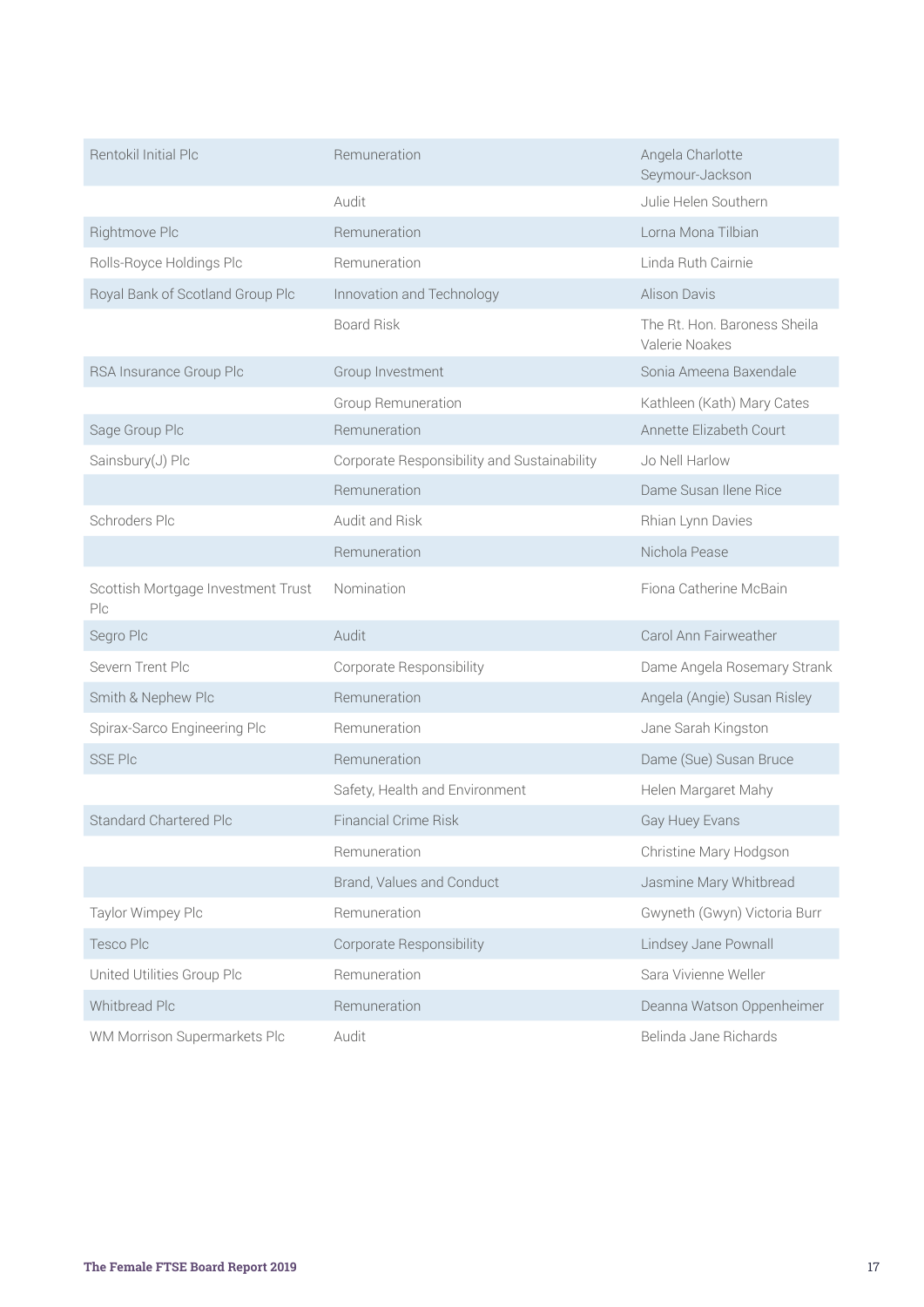# 3.2.1 Multiple Directorships 3.2.1 Multiple Directorships **3.2 The characteristics of female directors**

#### In Figure 2 we see that the number of female directors is 264, an increase of five since November 2017, **3.2.1 Multiple directorships and the control of the control of the control of the control of the control of the control of the control of the control of the control of the control of the control of the control of the co** In Figure 2 we see that the number of female directors is 264, an increase of five since November 2017,

In Figure 2 we see that the number of female directors is 292, an increase of 28 since June 2018 and the number of male directors is 645, a decrease of 24. The same percentage of women as last year hold multiple directorships, i.e. 14%, with seven women directors holding three seats.

#### ${\bf Figure~2:}$  Multiple directorships  ${\bf 1}$



# 3.2.2 Age and Tenure **3.2.2 Age**

male director, with the gap slightly larger at 3.6 years for NEDs. This has been a consistent finding every year since 2003 when we first measured age, albeit that the average age gap between women and men NEDs has 3.2 Age and Tenure The average age of female directors is 57.3 which is approximately two years younger than the average narrowed from 5 years in 2003 to 3.6 in 2019.

#### **Table 4: FTSE 100 directorships by age**

| <b>Directors</b> |      | Age        |             |
|------------------|------|------------|-------------|
|                  | All  | <b>EDs</b> | <b>NEDs</b> |
| Men              | 59.2 | 54.1       | 61.5        |
| Women            | 57.3 | 50.3       | 57.9        |

**Directors Age Tenure Directors Age Tenure** This year we did a more detailed analysis of women director ages.

#### **Table 5: Women director ages and the set of the set of the set of the set of the set of the set of the set of the set of the set of the set of the set of the set of the set of the set of the set of the set of the set of t**

| Age               | %     |
|-------------------|-------|
| Under 40 years    | 0.6%  |
| 40-49 years       | 13.0% |
| 50-59 years       | 48.0% |
| 60-69 years       | 35.0% |
| 70 years and over | 2.4%  |
| Unknown           | 1.0%  |

Given that a number of women will have taken breaks during their careers to have children, it is perhaps surprising that the age gap is not in the direction of women directors being older than men directors. This may indicate that mature women are being overlooked for appointment to NED roles.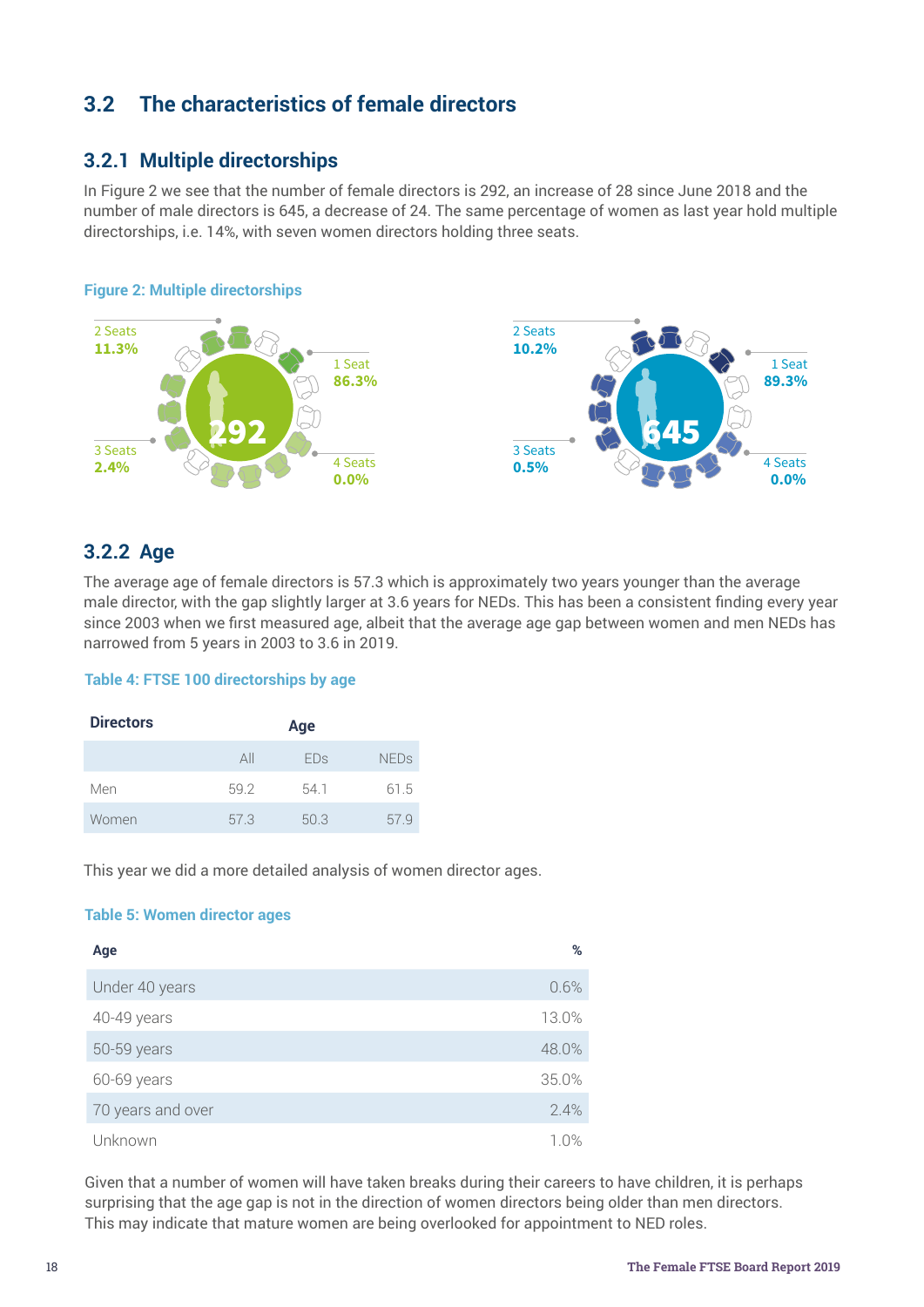## **3.2.3 Tenure**

Not only are women directors likely to be younger than men directors, they are also likely to have shorter tenures. The average tenure for men directors in executive directorships is 6.6 years compared to 3.3 years for women EDs (in 2003 the figures were 5.2 years and 2.9 years). The gap is slightly less at NED level with the average tenure being 5 years for men and 3.8 years for women (in 2003 the figures were 5.4 years and 4.3 years). Like age, the gap between the tenure of male and female directors has been a consistent finding in our reports since 2003.

Early last year Brian Main and Ian Gregory-Smith published an article in the British Journal of Management entitled, "Symbolic Management and the Glass Cliff: Evidence from the Boardroom Careers of Female and Male Directors"1 . Their data consist of "UK listed companies in the FTSE All-Share Index between 1996 and 2010 as held by Manifest Information Services Ltd. In all, 1453 female directors and 23,134 male directors were observed across 979 companies over the period 1996-2010." The timing is significant as it is prior to both the Davies and Hampton-Alexander Reports. Their findings point to a markedly different treatment of female versus male NEDs in terms of being removed from boards after fewer years of service than males.

|               | <b>Cranfield 2019</b> | <b>Main and Gregory-Smith's Data</b><br>1996-2010 |     |
|---------------|-----------------------|---------------------------------------------------|-----|
|               | Women                 | Women                                             | Men |
| Under 3 years | 51%                   | 42%                                               | 29% |
| 3-6 years     | 33%                   | 31%                                               | 27% |
| 6-9 years     | 15%                   | 17%                                               | 19% |
| Over 9 years  | $1\%$                 | 10%                                               | 25% |

#### **Table 6: Female and male NEDs on UK FTSE boards – tenure**

The majority of women this year have been in their roles for less than three years. This is surprising as the Davies Review was 2011-2015. Also the majority of appointments to NED roles still go to males. Cranfield analysis of the data shows only 16% of women have been in their NED role for over six years. Is this a case of women choosing to leave or being pushed off the boards?

The number of male and female NEDs serving for over nine years on a board has decreased significantly in the last few years, but interestingly the disparity between the genders persists. There is one woman NED and 26 men NEDs who have been on their boards for over nine years.

Main and Gregory-Smith conclude that these findings are consistent with the holding of biased stereotypes regarding the role congruity of women in senior leadership positions. Whereas women are seen as positively helpful from a symbolic management perspective, they are not given the same serious leadership opportunities as their male counterparts. We concur with Main and Gregory-Smith and add further weight to their data by highlighting the continuing low number of women in Chair, SID and committee Chair positions. It is critical that we look beyond the pure numbers of women on boards to examining the nature of their roles.

<sup>1</sup> Main, B.G. and Gregory-Smith, I., 2018. Symbolic management and the glass cliff: evidence from the boardroom careers of female and male directors. British Journal of Management, 29(1), pp.136-155.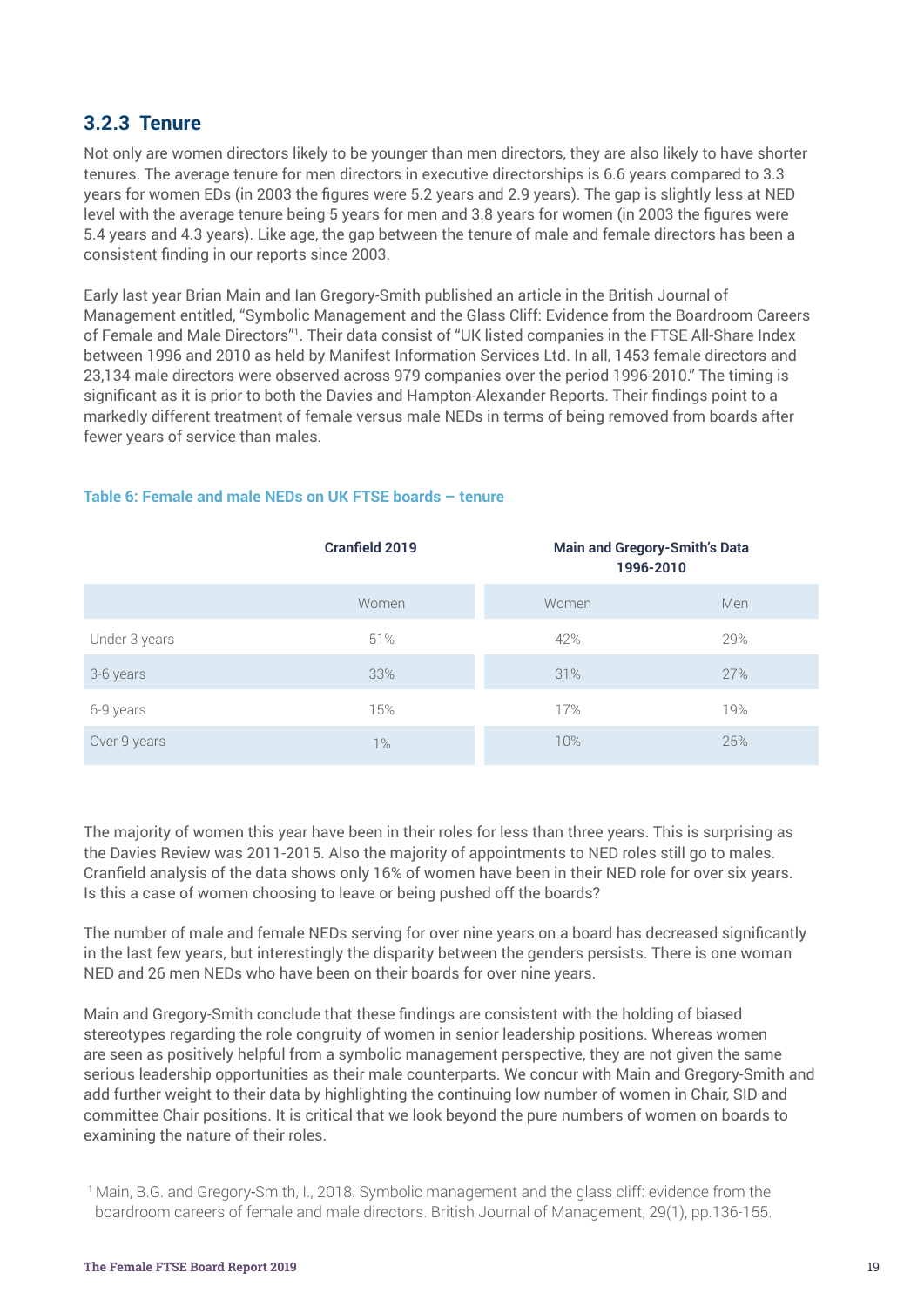## **Table 7: Male NEDS with tenure over nine years**

| <b>Time In Role</b><br>(Yrs)                              | <b>Company</b>                                 | <b>NED Role</b>                     | <b>Men In NED Roles</b>              |
|-----------------------------------------------------------|------------------------------------------------|-------------------------------------|--------------------------------------|
| $\mathcal{G}% _{M_{1},M_{2}}^{\alpha,\beta}(\varepsilon)$ | Experian Plc                                   | Independent NED                     | Paul Ashton Walker                   |
| 9.1                                                       | Segro Plc                                      | Independent NED                     | Douglas (Doug) Russell Webb          |
| 9.2                                                       | *Carnival Plc                                  | Independent NED                     | Admiral Sir Jonathon Band            |
| 9.3                                                       | <b>BHP Group Plc</b>                           | Independent NED                     | Malcolm William Broomhead            |
| 9.3                                                       | <b>Bunzl Plc</b>                               | Chairman<br>(Non-Executive)         | Philip Graham Rogerson               |
| 9.3                                                       | Reckitt Benckiser<br>Group Plc                 | Independent NED                     | Warren Gordon Tucker                 |
| 9.5                                                       | Kingfisher Plc                                 | Independent NED                     | Anders Dahlvig                       |
| 9.6                                                       | <b>British American</b><br>Tobacco Plc         | Chairman<br>(Independent NED)       | <b>Richard George Burrows</b>        |
| 9.8                                                       | <b>Land Securities Group</b><br>P <sub>c</sub> | Independent NED                     | Christopher (Chris) John Bartram     |
| 9.8                                                       | Mondi Plc                                      | Joint Chairman<br>(Independent NED) | David Michael Williams               |
| 10                                                        | <b>RELX Plc</b>                                | Chairman (Non-Executive)            | Sir Anthony (Tony) John Habgood      |
| 10.2                                                      | Vodafone Group Plc                             | Independent NED                     | Sir Samuel (Sam) Essuon Jonah        |
| 10.9                                                      | United Utilities Group<br>Plc                  | Chairman<br>(Non-Executive)         | Doctor John David McAdam             |
| 11.1                                                      | Fresnillo Plc                                  | Chairman (Non-Executive)            | Doctor Alberto Bailleres González    |
| 11.1                                                      | Fresnillo Plc                                  | <b>NED</b>                          | Juan Bordes Aznar                    |
| 11.1                                                      | Fresnillo Plc                                  | <b>NED</b>                          | Doctor Arturo Manuel Fernández Pérez |
| 11.3                                                      | Informa Plc                                    | Chairman (Independent NED)          | Derek Mapp                           |
| 11.4                                                      | Smurfit Kappa Group<br>P C                     | <b>NED</b>                          | Godefridus (Frits) Peter Beurskens   |
| 11.9                                                      | Rightmove Plc                                  | Chairman                            | Scott Edward Forbes                  |
| 12.2                                                      | <b>Burberry Group Plc</b>                      | Independent NED                     | Ian Russell Carter                   |
| 13.7                                                      | Hikma<br>Pharmaceuticals Plc                   | <b>NED</b>                          | Mohammed Ali Al-Husry                |
| 14.9                                                      | *Carnival Plc                                  | Independent NED                     | Richard J Glasier                    |
| 16.3                                                      | Antofagasta Plc                                | <b>NED</b>                          | Ramón Felipe Jara Araya              |
| 18.1                                                      | *Carnival Plc                                  | Independent NED                     | Sir Thomas (John) Parker             |
| 20.2                                                      | AstraZeneca Plc                                | <b>NED</b>                          | Marcus Wallenberg                    |
| 21.4                                                      | Antofagasta Plc                                | <b>NED</b>                          | Gonzalo Menéndez Duque               |

\* Carnival Plc is a dual listed US-UK entity where US governance applies.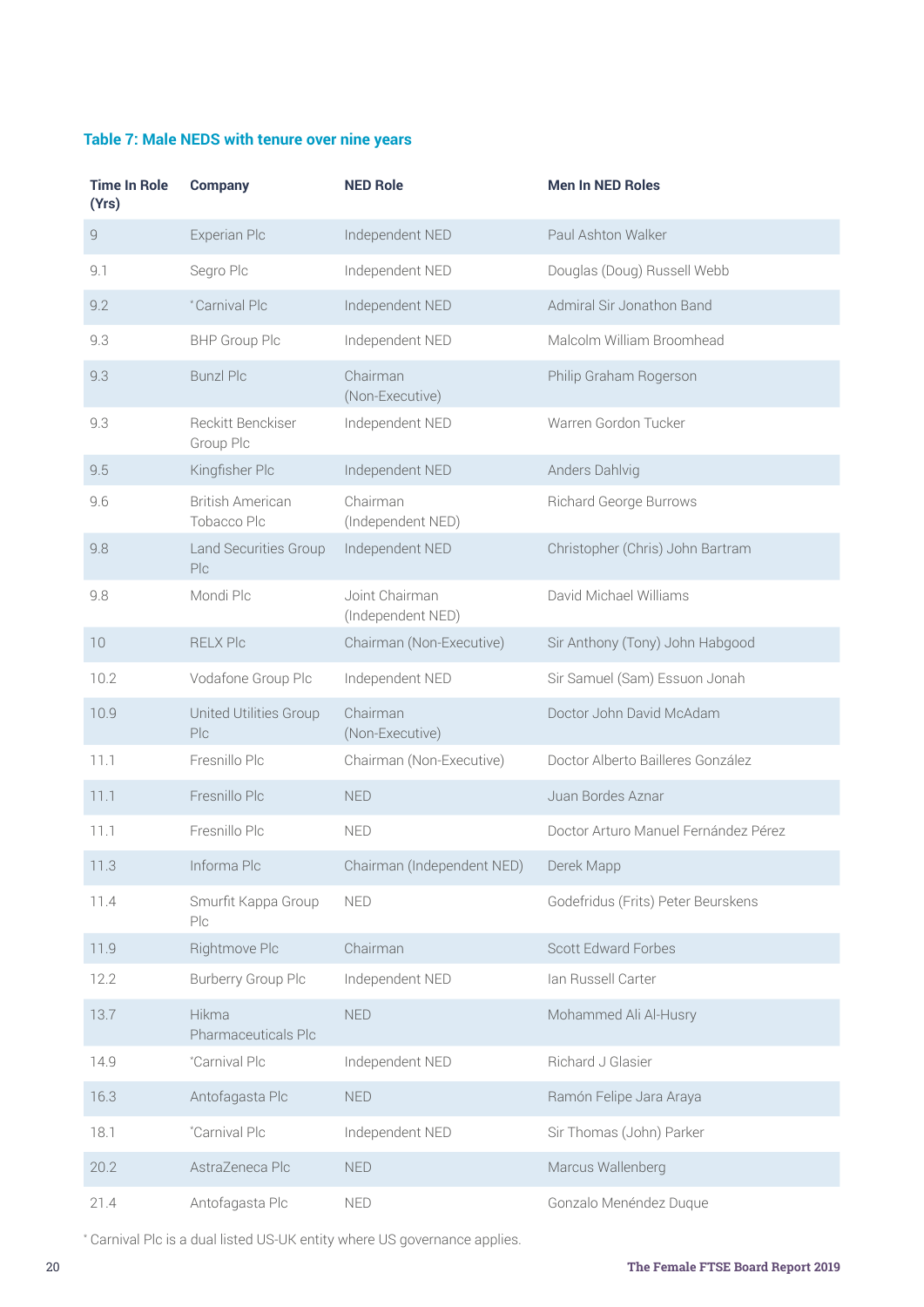## **3.3 The diversity of female directors**

This year as we approach meeting the 33% target for women directors on FTSE 100 boards, we thought it was timely to examine the full diversity picture. It is worth remembering that Lord Davies, in his initial report in 2011, urged search firms and Chairmen to broaden their search for new women directors from both women currently in executive roles and "women from outside the corporate mainstream". Thus the aim was not just to increase the number of women, but use this as an opportunity to bring in women from a diversity of backgrounds. In this report we examine the diversity characteristics of the total population of women directors on FTSE 100 boards in terms of:

- age.
- nationality,
- race/ethnicity,
- education.
- financial qualifications and experience,
- public awards, as signs of established reputation.

Adopting an intersectional perspective means paying attention to diversity across, as well as within, diversity dimensions. By going beyond the numbers to look at the women directors' nationality, race/ ethnicity, educational background, sector experience and age, the gatekeepers responsible for appointing women on boards can start to build a picture to understand whether they are leveraging true diversity in their appointment of women to boards. The benefit of an intersectionality approach to board diversity is that it avoids parallel thinking about diversity dimensions (e.g. gender versus race) – this is unhelpful and impractical as we all have nationality, race/ethnicity, age, etc. Instead, an intersectional perspective encourages us to engage in simultaneous thinking and identify whether we are truly achieving the diversity we seek.

#### **3.3.1 Age**

We have already commented on age in paragraph 3.2.2.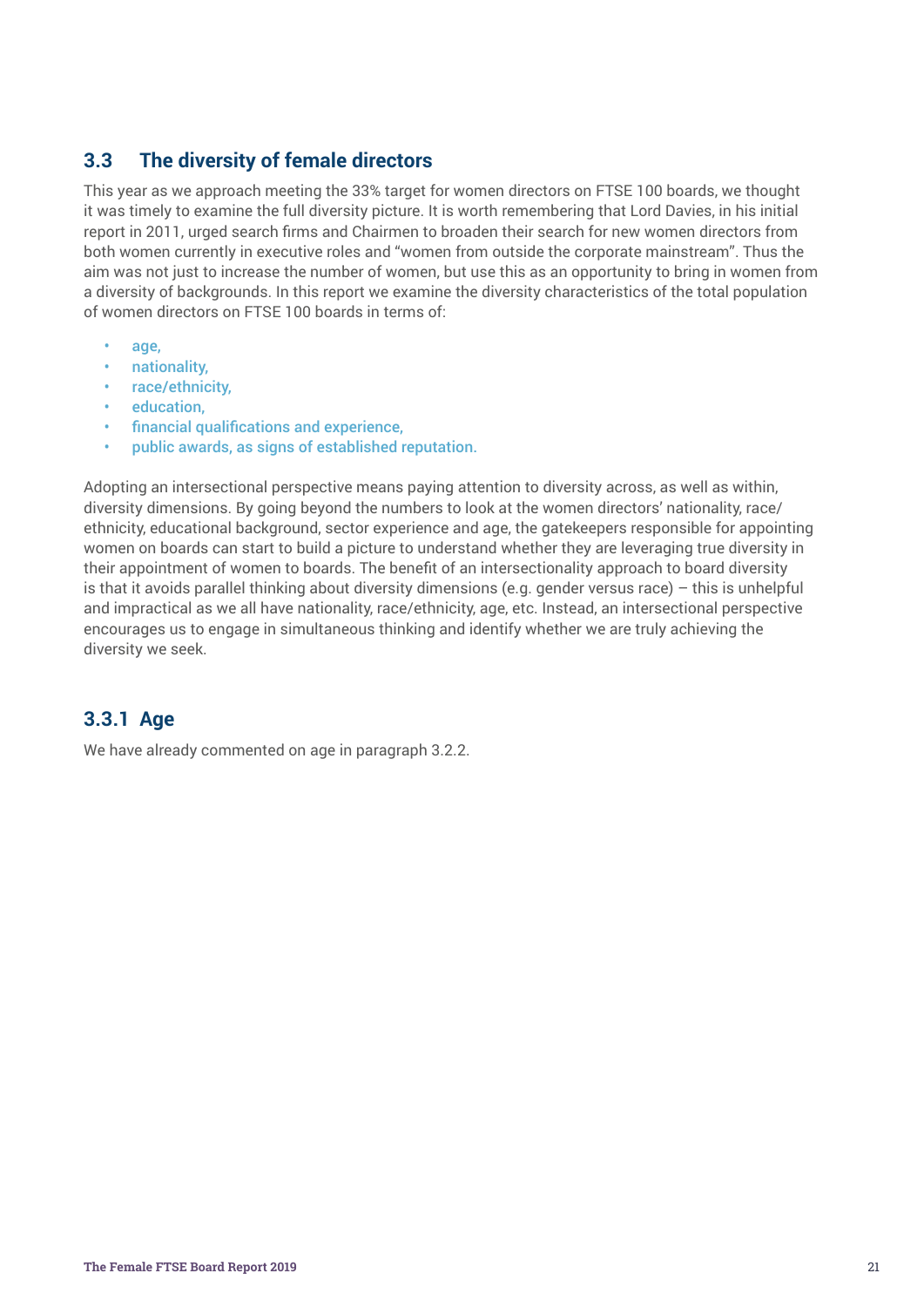## **3.3.2 Nationality**

Table 8 below shows the nationality of all the women directors. Just over half of them are British (55%). This compares to a figure of 55% for all the new women directors appointed 2011-2015 and a figure of 61% for all the new women appointed 2001-2004. The only comparative figure we have for men directors is 72% for a sample of new directors appointed 2001-2004. This indicates that more non-British women have been appointed onto FTSE 100 boards since the Davies Review. North American women account for 18.5% of all women directors – slightly lower than the figure found in the population of all new women appointed during 2011-2015. Interestingly, the figure for new women appointments from North America in the period 2001-2004 was 30%, so clearly there has been a decreasing reliance on this talent pool. The remaining women directors come from 17 countries across the world.

#### **Table 8: Nationality**

| <b>Nationality</b> | <b>Number of Directors</b> |            |  |  |  |
|--------------------|----------------------------|------------|--|--|--|
| <b>British</b>     | 165                        | $(55.0\%)$ |  |  |  |
| American           | 55                         | $(18.5\%)$ |  |  |  |
| Canadian           | $\overline{7}$             | (2.3%)     |  |  |  |
| French             | $\overline{7}$             | (2.3%)     |  |  |  |
| German             | 7 <sup>1</sup>             | (2.3%)     |  |  |  |
| Australian         | 5                          | $(1.6\%)$  |  |  |  |
| South African      | $\overline{4}$             | (1.3%)     |  |  |  |
| Irish              | $\overline{4}$             | (1.3%)     |  |  |  |
| Chinese            | $\overline{4}$             | (1.3%)     |  |  |  |
| Dutch              | $\overline{4}$             | (1.3%)     |  |  |  |
| Italian            | 3                          | $(1.0\%)$  |  |  |  |
| Chilean            | $\overline{2}$             | (0.7%)     |  |  |  |
| Spanish            | $\overline{2}$             | (0.7%)     |  |  |  |
| Austrian           | $\overline{2}$             | (0.7%      |  |  |  |
| Indian             | $\overline{2}$             | (0.7%)     |  |  |  |
| Mexican            | $\mathbf{2}$               | (0.7%)     |  |  |  |
| Emirian            | $\overline{2}$             | (0.7%)     |  |  |  |
| Singaporean        | 1                          | (0.3%)     |  |  |  |
| Danish             | 1                          | (0.3%)     |  |  |  |
| Unknown            | 18                         | $(6.0\%)$  |  |  |  |

% numbers have been rounded up/down to one decimal point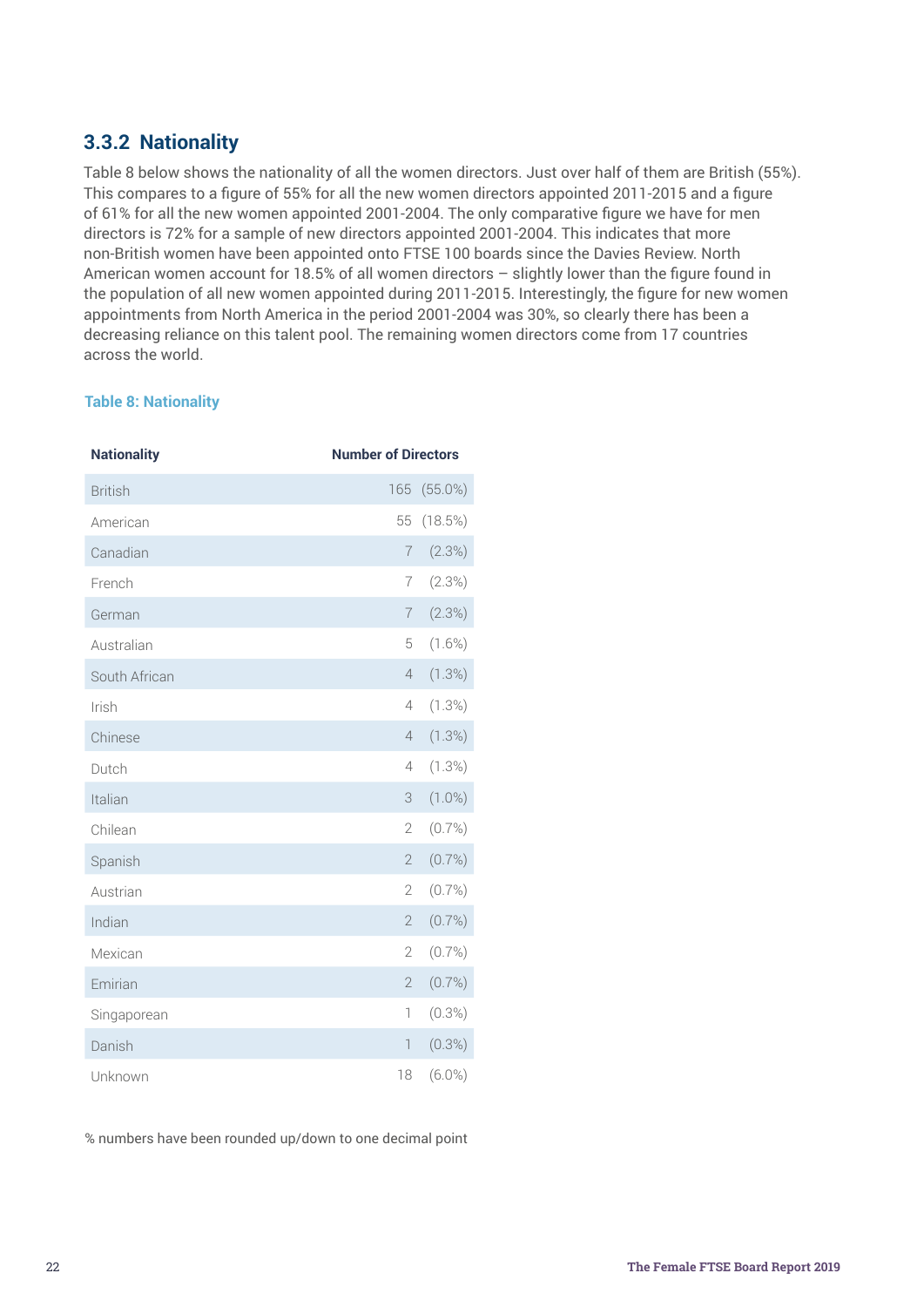## **3.3.3 Race/Ethnicity**

The methodology we conducted for ethnicity was as follows. First, we conducted a search of nationality and reviewed the ethnicity of individuals from non-European, non-Northern American countries. Then we conducted a manual search of women whose nationality was not disclosed on BoardEx. Following this, we reviewed the ethnicity (where known) of women from European countries and North America. Finally, we cross-checked our list with the names from previous indices (i.e. the Parker Review of Ethnicity on FTSE 100 boards). This methodology is a useful starting point for tracking the small figures we are looking at here (i.e. fewer than 50 individuals). However, we support the recommendations from the Parker Review and the work conducted by BEIS advocating greater data accuracy by requesting that companies provide self-reported information on board members who have a broad heritage from African, Asian, Middle Eastern, Central and South American regions and/or who self-identify as a person of colour.

Based on the data available in May 2019, there are 297 women directors on FTSE 100 boards. Of the 297 women, 32 of them are Black, Asian and of Minority Ethnic (BAME) ethnicity and/or women of colour (11%) (see Table 9 below). Two of the women hold multiple roles and eight of these women are reported as British.

#### **Table 9: Ethnicity of women directors on FTSE 100 boards**

| <b>Ethnicity</b>                                 | Asian | <b>Black</b> | White | <b>Other Ethnic</b><br><b>Groups</b> |
|--------------------------------------------------|-------|--------------|-------|--------------------------------------|
| Number of women                                  | 17    |              | 265   | 8                                    |
| Percentage of total number of<br>women on boards | 5.7%  | 2.3%         | 89.2% | 2.7%                                 |

For comparison, in the Parker consultation published in 2016, there were 30 women directors of colour reported (four of whom held two positions each). In Parker's final report in 2017, there were 34 women (three of whom hold two positions each). Thus, for the last four years for which we have comparative data, the number of women directors of colour and/or of Black, Asian and Minority Ethnic backgrounds on the FTSE 100 has hovered around the low 30s. If we compare this figure against the total director population (i.e. all women and men), women of colour directors make up about 3% of directors on FTSE 100 boards.

"There is no doubt that progress has been made, but we shouldn't kid ourselves, the work is far from over. While some firms deserve credit for leading the way in creating a level playing field, this is still far from standard practice. The positive trend in non-executive roles has continued, however, when it comes to the top jobs, like chair positions, women are largely missing out. The same goes for executive positions, where we must seek to improve the pipeline of talent from the bottom up. It seems that although women are now trusted to contribute in the boardroom, they still rarely have the final say."

**Charlotte Valeur** Chair The Institute of Directors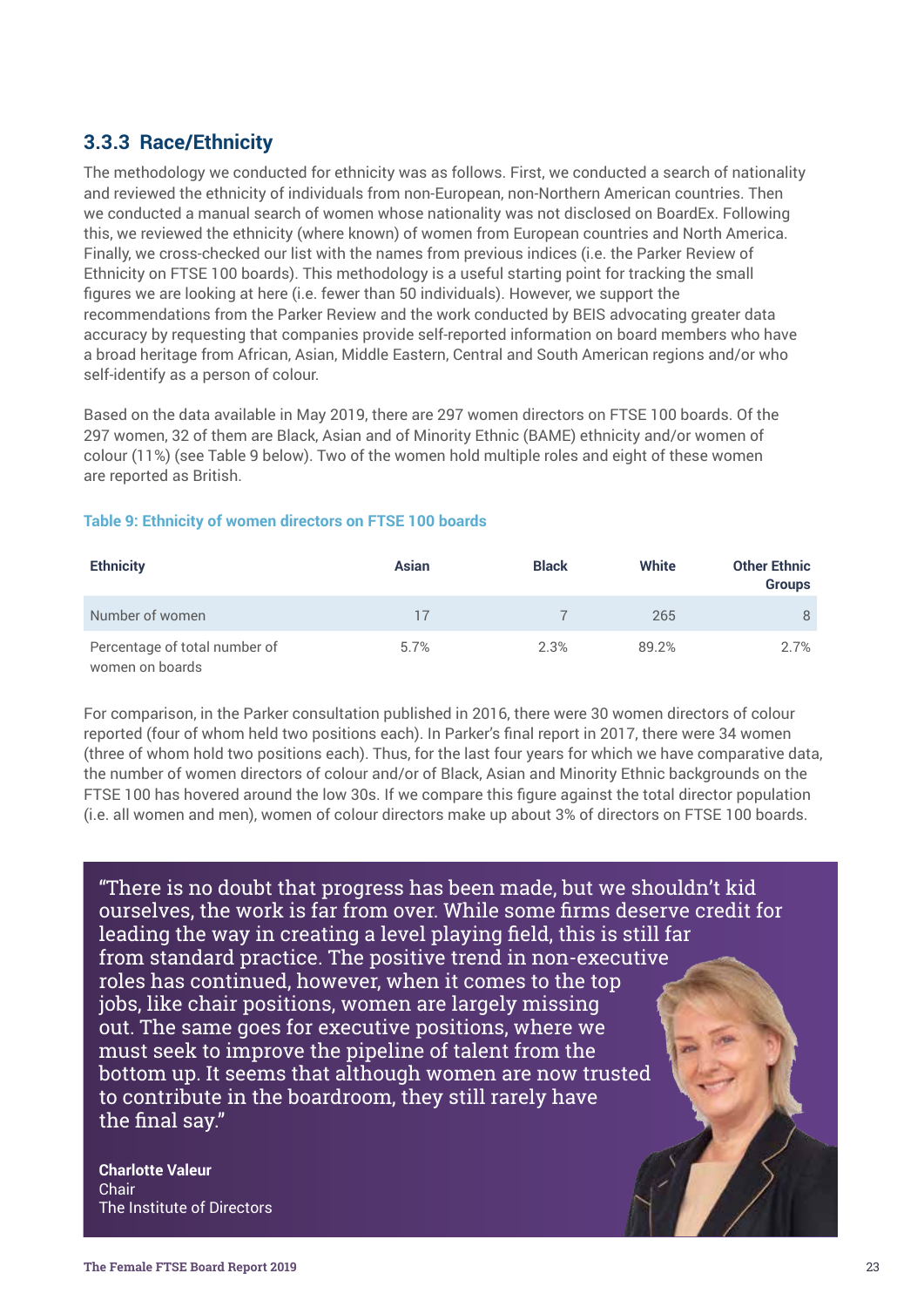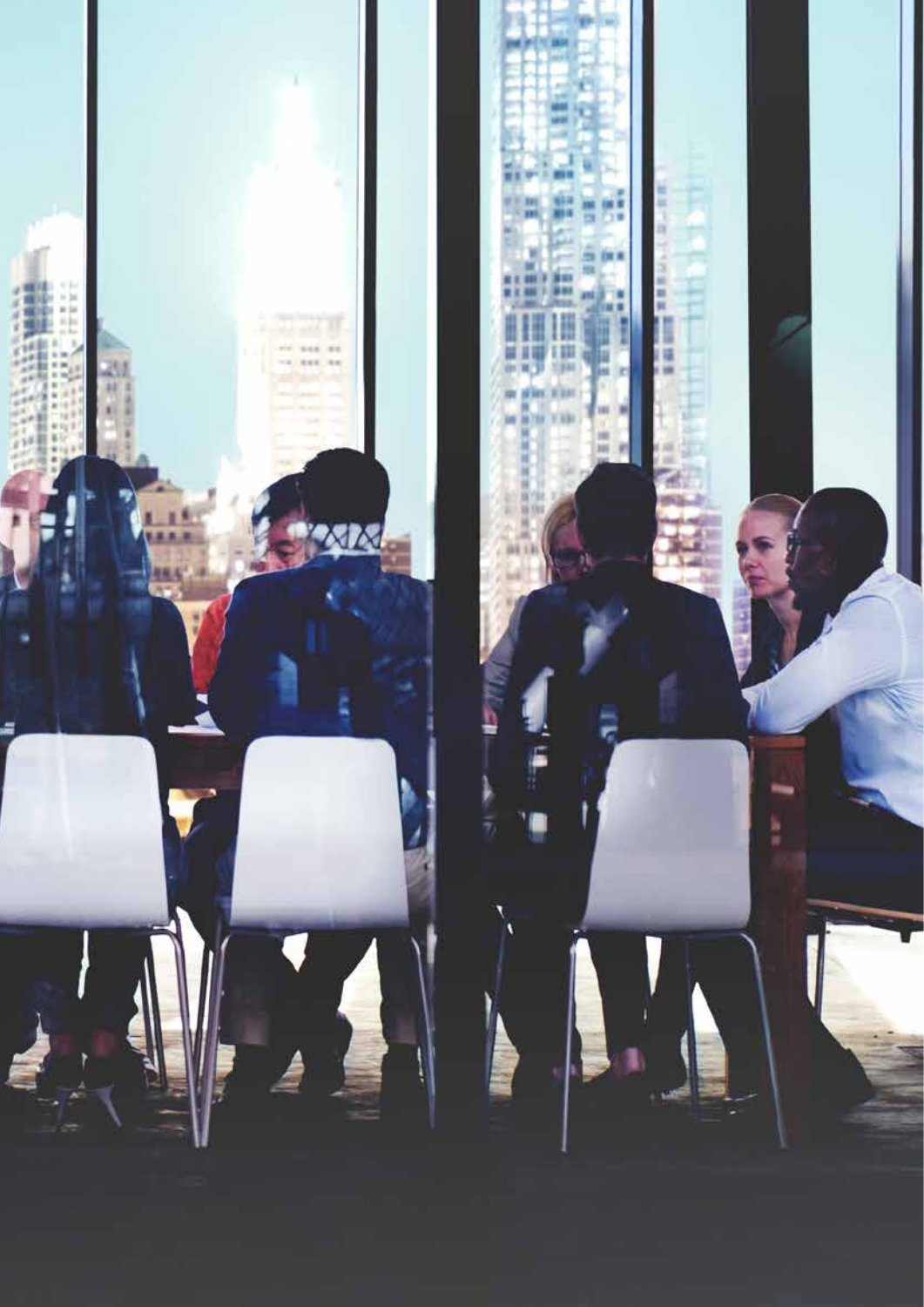## **3.3.4 Education**

Seventy six per cent of the women directors have an undergraduate degree, which is lower than the 86% of the new cohort of women directors 2011-2015, suggesting that the latter may be better academically qualified. Thirty five per cent of them have postgraduate degrees, which again is slightly lower than the 39% of the new cohort 2011-2015.

The women attended a wide range of universities in the UK. The elite universities of Oxford and Cambridge are often seen as an indicator of social class since their intakes contain a majority of individuals from private schools. We separately analysed the number of women attending these two universities – it was 11%.

#### **Table 10: Education**

| Undergraduate degree | 76% |
|----------------------|-----|
| Postgraduate degree  | 35% |
| Oxbridge             | 11% |

### **3.3.5 Financial qualifications and experience**

Having a financial qualification is often associated with the criteria required for a NED appointment. Of the women directors across the FTSE 100 boards, thirteen per cent have a recognised financial qualification (ICAEW, ACCA, CIMA, SAICA, AICPA, ICAI). This is exactly the same as the new cohort of women directors in 2011-2015 who had a recognised financial qualification. Perhaps of greater significance is the 22% of women directors who hold a MBA degree, in which finance is a core subject. Further, when we analyse the work experience of all the women directors, 55% have held financial roles across finance, auditing, investment, treasury and banking. Thus there is a high degree of financial literacy amongst the women directors on FTSE 100 boards.

### **3.3.6 Public awards**

Lastly, we turn to an evaluation of the status and reputation of each of the women directors. These awards/ achievements cover a range of sectors from L'Officiel Arab Woman of the Year, Honorary Doctorate, Financial Times One of the Most Influential Women in Europe, The 50 Most Powerful Women in Oil and Gas, Economic Times Business Woman of the Year, Queen's Award (UK), Dame Commander of the British Empire, Alumni of Distinction Awards, Chevalier of Legion d'Honneur, Asian Business Leadership Award, Chief Executive of the year, Most Powerful Women in Banking, to Dealmaker of the Year. Sixty one per cent of the women directors have won various awards over their lives with many winning over ten awards. These are visible credentials which indicate their outstanding reputation in their field.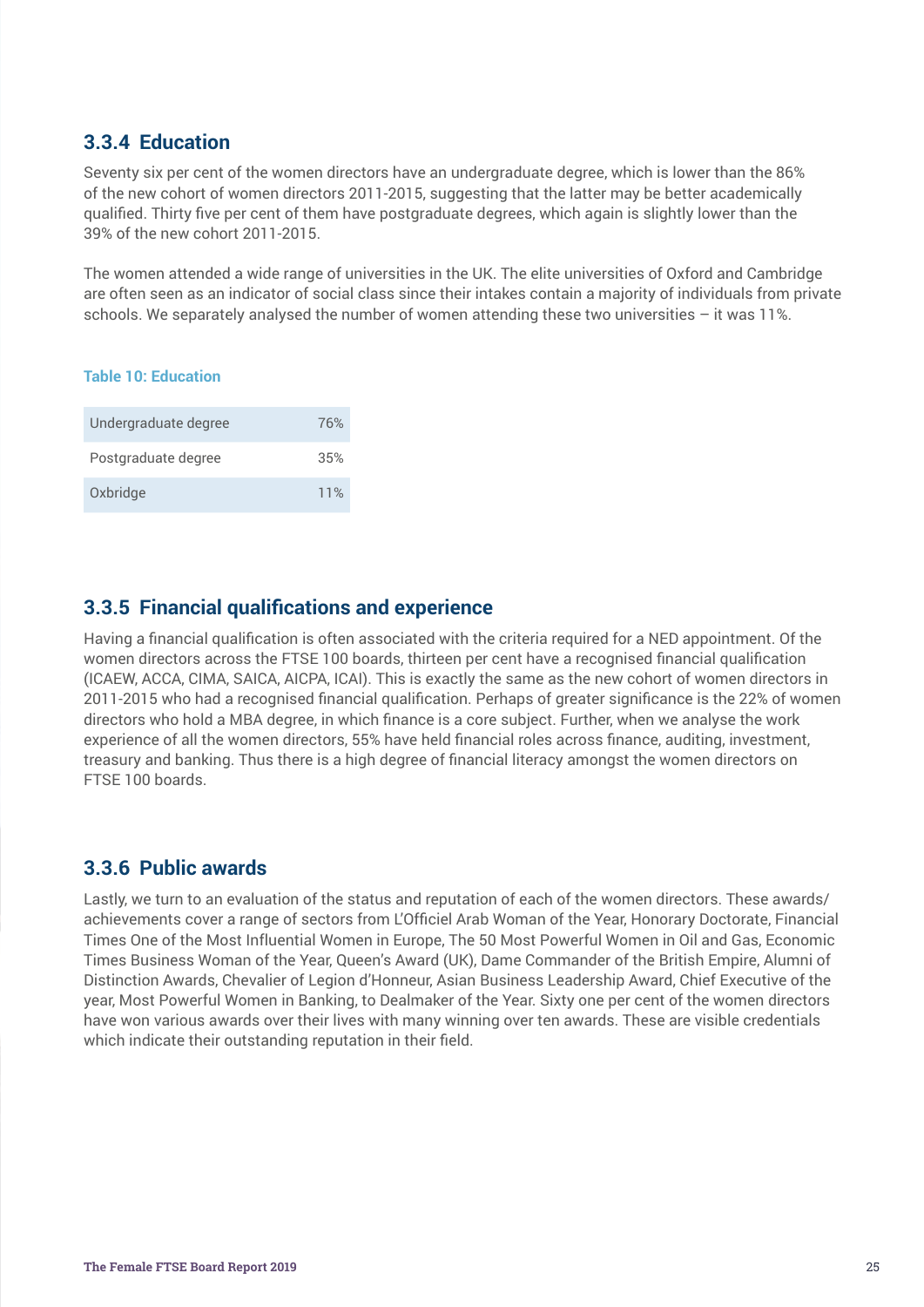## **3.4 Trends in board composition**

In total there are 1,056 FTSE 100 directorships of which 256 are EDs and 800 are NEDs. The number of EDs continues to edge downwards and the number of NEDs upwards, although the latter is still not at 2013-2016 levels (805 to 838).



#### **Figure 3: FTSE 100 board composition 2013-2019**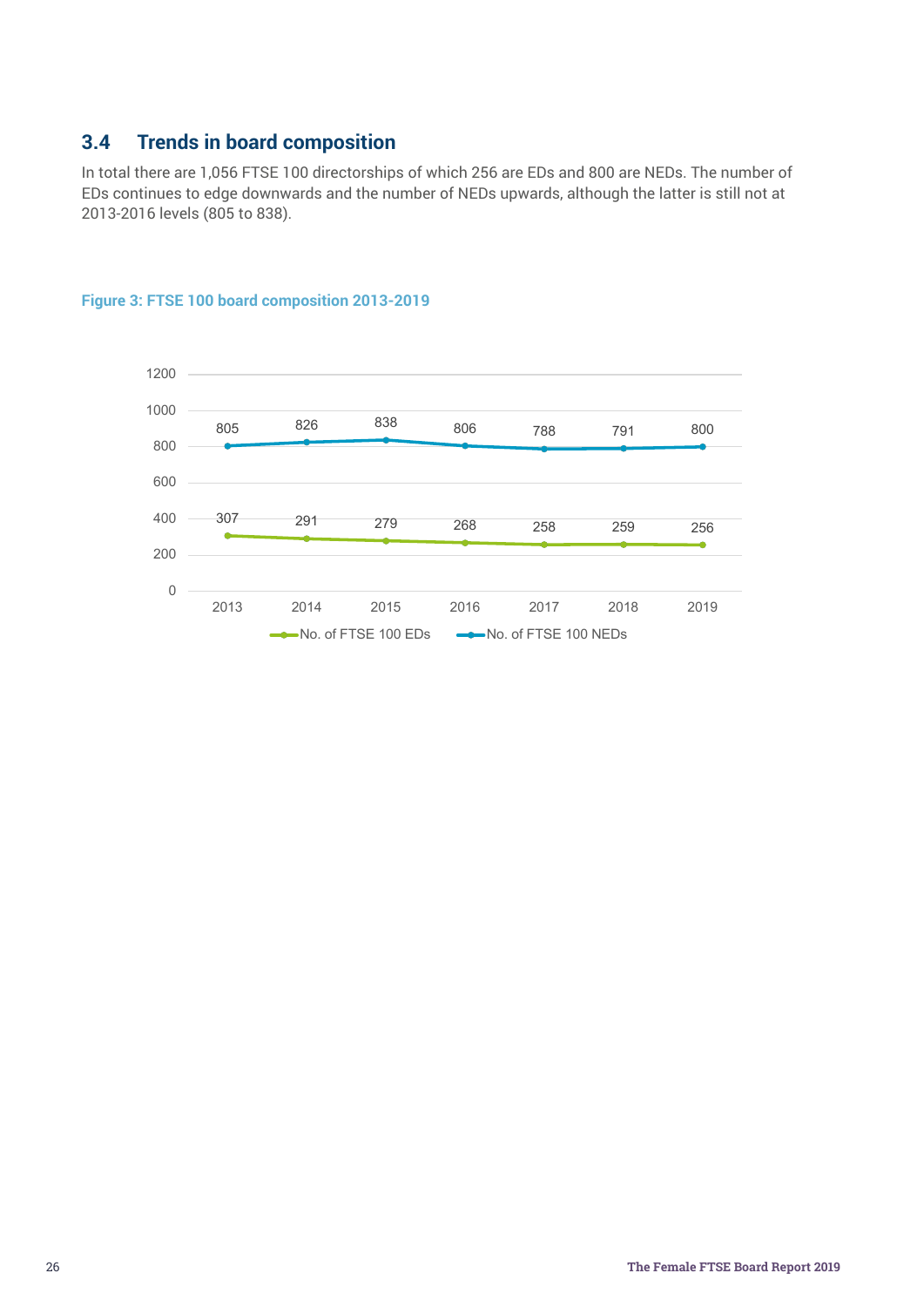## **3.5 Women on boards and the gender pay gap**

Since April 2018, all organisations with 250 or more employees are required to publish their GPGs. In this section we examine the relationship (if any) between the percentage of women on the FTSE 100 boards and the GPG. Like last year, we have focused on the top 10 and bottom 10 companies in the FTSE 100.

#### **Table 11: Top 10 FTSE 100 companies**

| <b>Rank</b> | <b>Organisation Name</b>      | <b>Sector</b>                              | % WoB | % Difference in<br><b>Mean GPG</b> |
|-------------|-------------------------------|--------------------------------------------|-------|------------------------------------|
|             | Kingfisher Plc                | <b>General Retailers</b>                   | 50%   | 8.8%                               |
|             | Rightmove Plc                 | Media and Entertainment                    | 50%   | 28.2%                              |
| 3           | <b>Burberry Group Plc</b>     | <b>General Retailers</b>                   | 45%   | 24.7%                              |
| 3           | Glaxosmithkline Plc           | Pharmaceuticals and Biotechnology          | 45%   | 2.15%                              |
| 3           | Schroders Plc                 | Speciality and Other Finance               | 45%   | 29.0%                              |
| 6           | Diageo Plc                    | <b>Beverages</b>                           | 44%   | $-2.1%$                            |
| 6           | Hargreaves Lansdown Plc       | Speciality and Other Finance               | 44%   | 13.7%                              |
| 6           | Micro Focus International Plc | Software and Computer Services             | 44%   | 28.93%                             |
| 6           | Next Plc                      | <b>General Retailers</b>                   | 44%   | 18.9%                              |
| 6           | Taylor Wimpey Plc             | <b>Construction and Building Materials</b> | 44%   | 6.0%                               |

The mean GPG varies from -2.1% to 28.9%, with an average of 15.7%. All the companies who were listed in the top 10 last year have improved, except Next, which has increased the gap by 3%. Diageo stands out as a top company with a negative GPG, i.e. women earn on average more than men. Diageo have 44% women on their board, 40% women on their Executive Committee and 34% women in senior leadership roles (and are aiming to increase to 40% by 2025). They have women in significant numbers in their upper quartiles (35% at the lowest, through to 46%, 52% to 46% in the top quartile). Micro Focus International Plc has the highest GPG and this is due to the lack of women at senior levels (51% in the lowest quartile, through to 38%, 24% to 25% in the upper quartile). In most cases where companies have few women in their senior positions then the GPG will be relatively high. The exception is Taylor Wimpey who have few women throughout the organisation and have a GPG of 6%.

The bottom 10 FTSE 100 companies are in fact 12 due to five ranked at 89.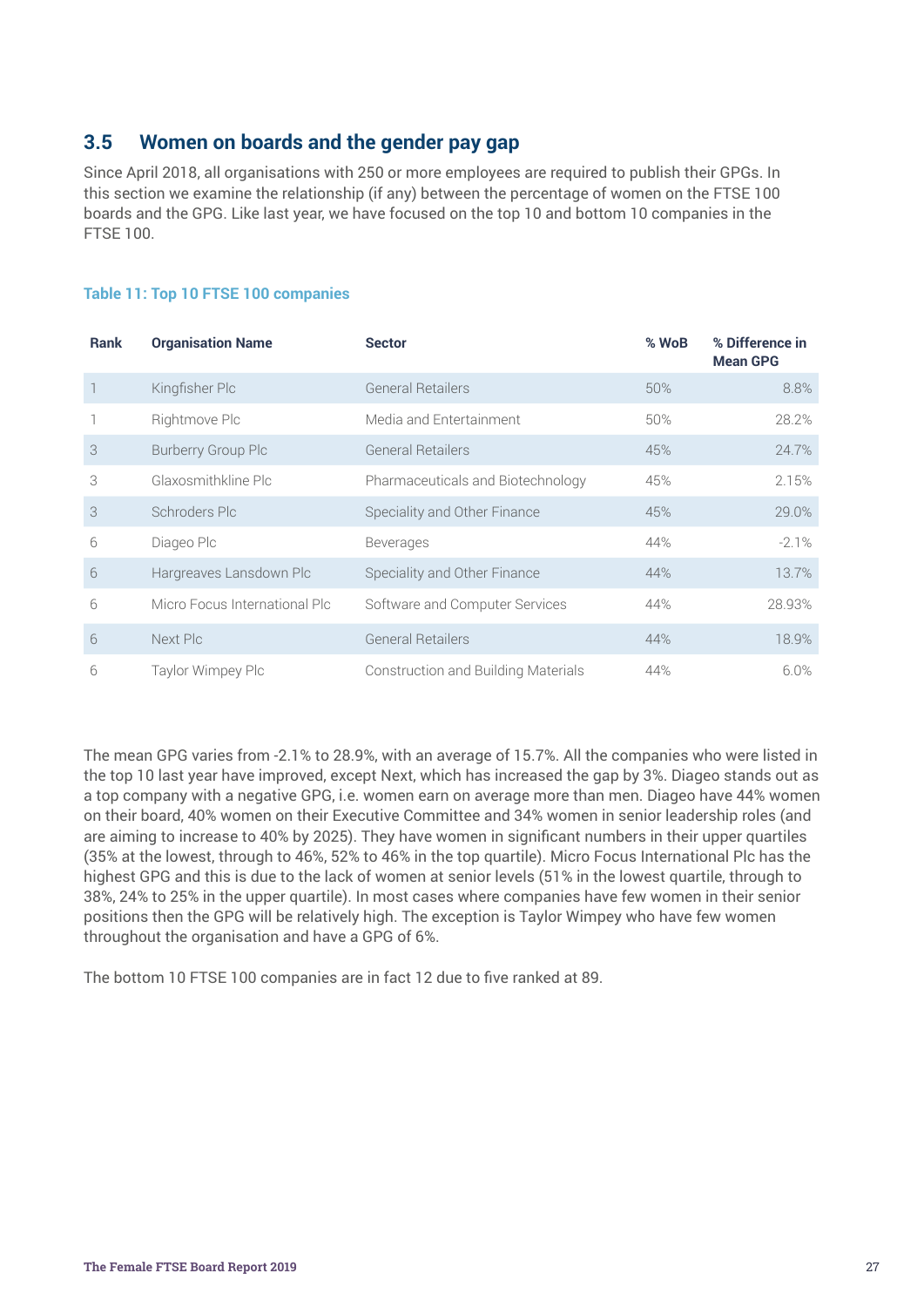#### **Table 12: Bottom 10 FTSE 100 companies**

| <b>Rank</b> | <b>Organisation Name</b>     | <b>Sector</b>                    | $%$ WoB | % Difference in<br><b>Mean GPG</b> |
|-------------|------------------------------|----------------------------------|---------|------------------------------------|
| 89          | Informa Plc                  | Media and Entertainment          | 22%     | 21.5%                              |
| 89          | Melrose Industries Plc       | Engineering and Machinery        | 22%     |                                    |
| 89          | Wm Morrison Supermarkets Plc | Food and Drug Retailers          | 22%     | 14.5%                              |
| 89          | <b>DS Smith</b>              | General Industrials              | 22%     | 10.2%                              |
| 89          | Evraz                        | Industrial Metals and Mining     | 22%     |                                    |
| 94          | Rio Tinto Plc                | Mining                           | 20%     | 48.5%                              |
| 94          | Smiths Group Plc             | <b>Engineering and Machinery</b> | 20%     | 19.3%                              |
| 96          | Antofagasta Plc              | Mining                           | 18%     |                                    |
| 96          | NMC Health Plc               | Health                           | 18%     | 1.6%                               |
| 98          | Centrica Plc                 | Utilities - Other                | 17%     | 15.0%                              |
| 98          | <b>Prudential Plc</b>        | Life Assurance                   | 17%     | 27.1%                              |
| 100         | St James's Place Plc         | Life Assurance                   | 14%     | 45.7%                              |

Three of the bottom 10 have not reported their GPGs. Overall they vary from 1.6% to 48.5% with an average of 22.6%, seven points higher than the average of the top 10 FTSE 100 companies. The Nursing and Midwifery Council stand out with a GPG of 1.6% – they are dominated by women at every level (from 67% in the lowest quartile to 66%, 62% to 64%). The shock is that they have so few women on their board! The key reason why Rio Tinto and St James's Place have such a high GPG is that the majority of their employees in the lowest quartile are women and the majority of employees in the top quartile are men. The two companies who were on this list last year have both improved their GPGs. All the companies in both the top and bottom categories are to be congratulated on their GPG reports, which provide a comprehensive analysis of their data and their action plans. These companies appear to be committed to reducing their GPGs.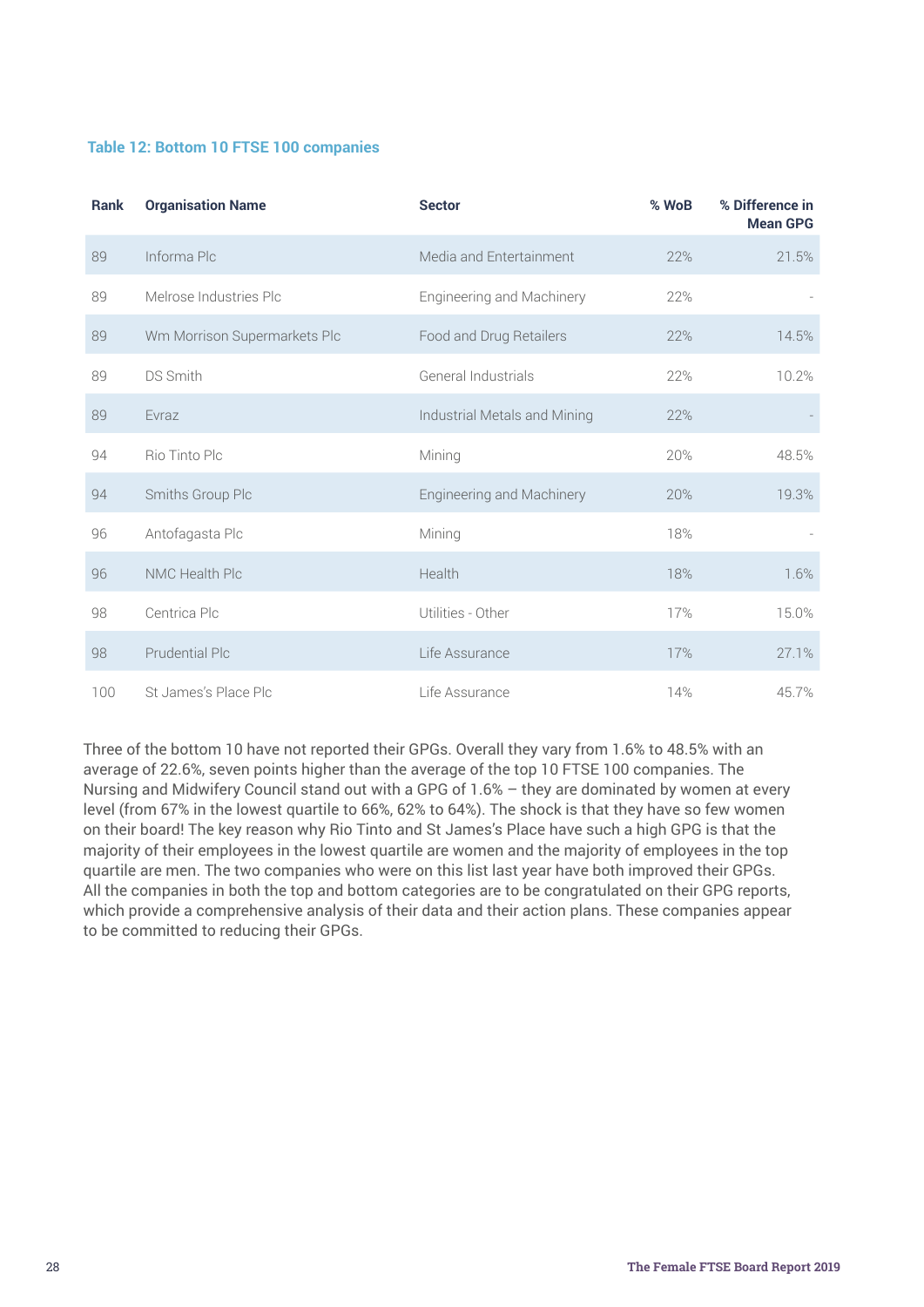# **Section 4: FTSE 250 companies**

# There has been some encouraging progress in the number of women on FTSE 250 boards. Over the past 12 months the percentage of women on FTSE 250 boards has increased from 23.7% to 27.3%.

The number of companies with at least 33% female directors has risen to 88 (35.2%) and the number of companies with female EDs has also risen to 34.

## **4.1 FTSE 250 Companies with female directors**

#### **Table 13: FTSE 250 directorships 2015-2019**

| <b>June 2019</b>                             | 2019  | 2018  | 2017  | 2016  | 2015  |
|----------------------------------------------|-------|-------|-------|-------|-------|
| Female held directorships                    | 537   | 462   | 453   | 406   | 365   |
|                                              | 27.3% | 23.7% | 22.8% | 20.4% | 18.0% |
| Female executive directorships               | 37    | 30    | 38    | 29    | 25    |
|                                              | 8.4%  | 6.4%  | 7.7%  | 5.6%  | 4.6%  |
| Female non-executive directorships           | 500   | 432   | 415   | 371   | 340   |
|                                              | 32.8% | 29.1  | 27.8% | 25.7% | 23.0% |
| Companies with female executive directors    | 34    | 29    | 37    | 26    | 23    |
|                                              | 13.6% | 11.6% | 14.8% | 10.4% | 9.2%  |
| Companies with at least one female director  | 247   | 240   | 242   | 235   | 227   |
|                                              | 98.8% | 96.0% | 96.8% | 94.0% | 90.8% |
| Companies with at least 33% female directors | 88    | 59    | 53    | 39    |       |
|                                              | 35.2% | 23.6% | 21.2% | 15.6% |       |

There are still three all male boards:

Daejan Holdings Plc Ferrexpo Plc TR Property Investment Trust Plc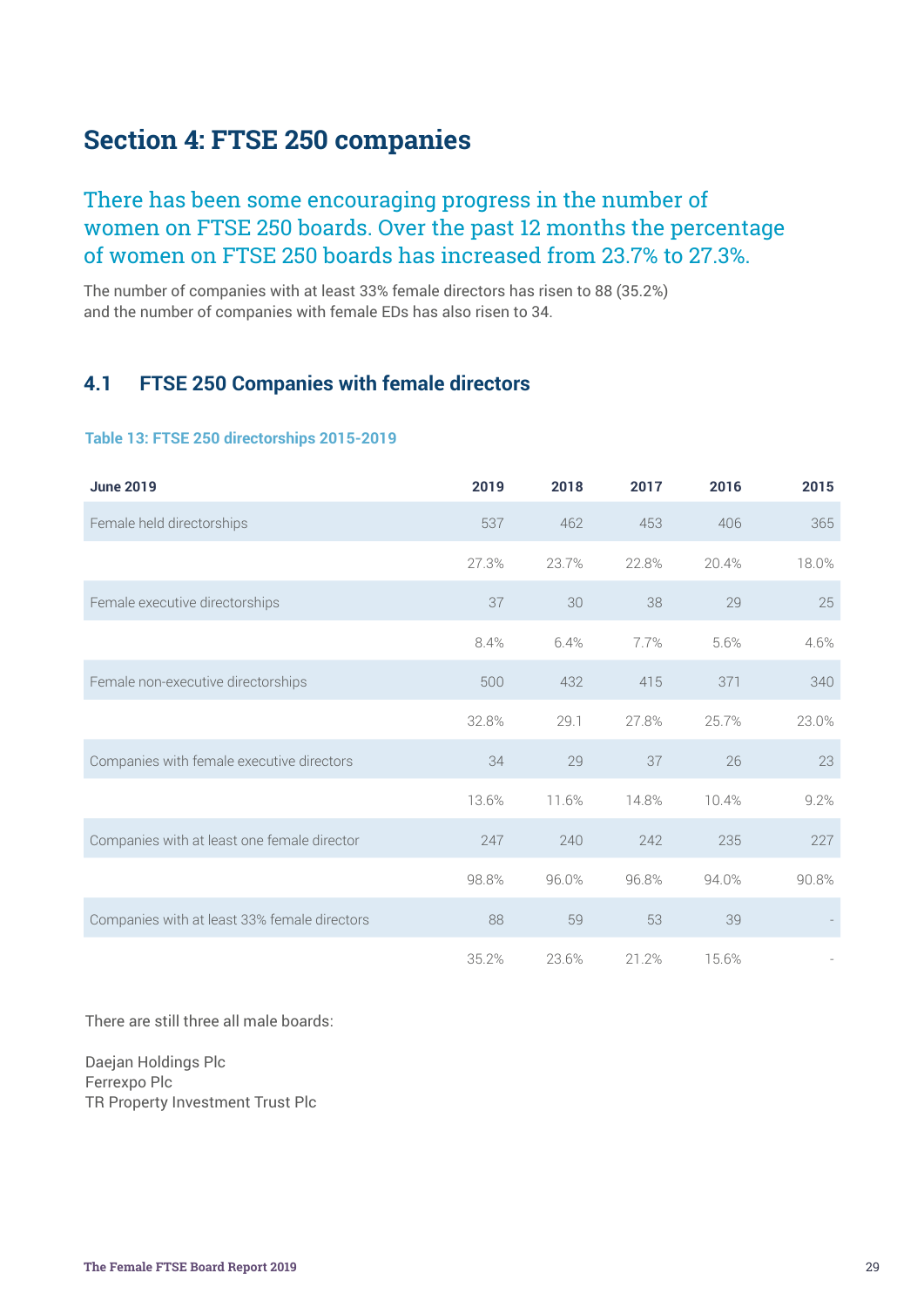# **4.1.2 FTSE 250 companies with women in executive roles**

The number of women in executive roles has returned to 37. Granger, IG Group Holdings and TalkTalk Telecom Group each have two women executives.

Five women hold the CEO role and 26 women hold the CFO/FD role.

#### **Table 14: The 34 FTSE 250 companies with female executive directors**

| <b>Rank</b>                | <b>Organisation Name</b>                | <b>Female</b><br><b>Board</b><br>% | No.<br><b>Female</b><br><b>Directors</b> | No.<br><b>Female</b><br><b>EDs</b> | <b>Executive</b><br><b>Roles</b> | <b>Women in Executive Roles</b>          |
|----------------------------|-----------------------------------------|------------------------------------|------------------------------------------|------------------------------------|----------------------------------|------------------------------------------|
| $\ensuremath{\mathcal{S}}$ | <b>Ascential Plc</b>                    | 57%                                | $\overline{4}$                           | $\overline{1}$                     | CFO                              | Amanda (Mandy)<br>Jane Gradden           |
| 3                          | Moneysupermarket.com<br>Group Plc       | 57%                                | $\overline{4}$                           | 1                                  | CFO                              | Scilla Grimble                           |
| $6\,$                      | Essentra Plc                            | 50%                                | $\overline{4}$                           | $\mathbb{1}$                       | <b>CFO</b>                       | Lily Liu                                 |
| 6                          | Euromoney<br>Institutional Investor Plc | 50%                                | $\overline{4}$                           | 1                                  | <b>CFO</b>                       | Wendy Monica Pallot                      |
| 11                         | <b>Brewin Dolphin</b><br>Holdings Plc   | 44%                                | $\overline{4}$                           | 1                                  | <b>FD</b>                        | Siobhan Geraldine Boylan                 |
| 11                         | Jupiter Fund<br>Management Plc          | 44%                                | $\overline{4}$                           | 1                                  | CFO                              | Charlotte Claire Jones                   |
| 11                         | Merlin<br>Entertainments Plc            | 44%                                | $\overline{4}$                           | $\overline{\phantom{a}}$           | <b>CFO</b>                       | Anne-Francoise Nesmes                    |
| 11                         | Onesavings Bank Plc                     | 44%                                | $\overline{4}$                           | 1                                  | CFO                              | April Carolyn Talintyre                  |
| 15                         | Assura Plc                              | 43%                                | 3                                        | $\overline{\phantom{a}}$           | <b>CFO</b>                       | Jayne Marie Cottam                       |
| 15                         | Grainger Plc                            | 43%                                | 3                                        | 2                                  | CEO, CFO                         | Helen Christine Gordon,<br>Vanessa Simms |
| 23                         | Meggitt Plc                             | 40%                                | $\overline{4}$                           | $\mathbb{1}$                       | <b>CFO</b>                       | Louisa Sachiko Burdett                   |
| 34                         | Dunelm Group Plc                        | 38%                                | 3                                        | 1                                  | <b>CFO</b>                       | Laura Elizabeth Carr                     |
| 34                         | John Laing Group Plc                    | 38%                                | 3                                        | 1                                  | CFO                              | Luciana Germinario                       |
| 34                         | Lancashire Holdings Ltd                 | 38%                                | 3                                        | 1                                  | Group CFO                        | Elaine Whelan                            |
| 34                         | Rathbone Brothers Plc                   | 38%                                | 3                                        | 1                                  | <b>GFD</b>                       | Jennifer Elizabeth Mathias               |
| 34                         | Senior Plc                              | 38%                                | 3                                        | 1                                  | GFD                              | Bindi Jayantilal Foyle                   |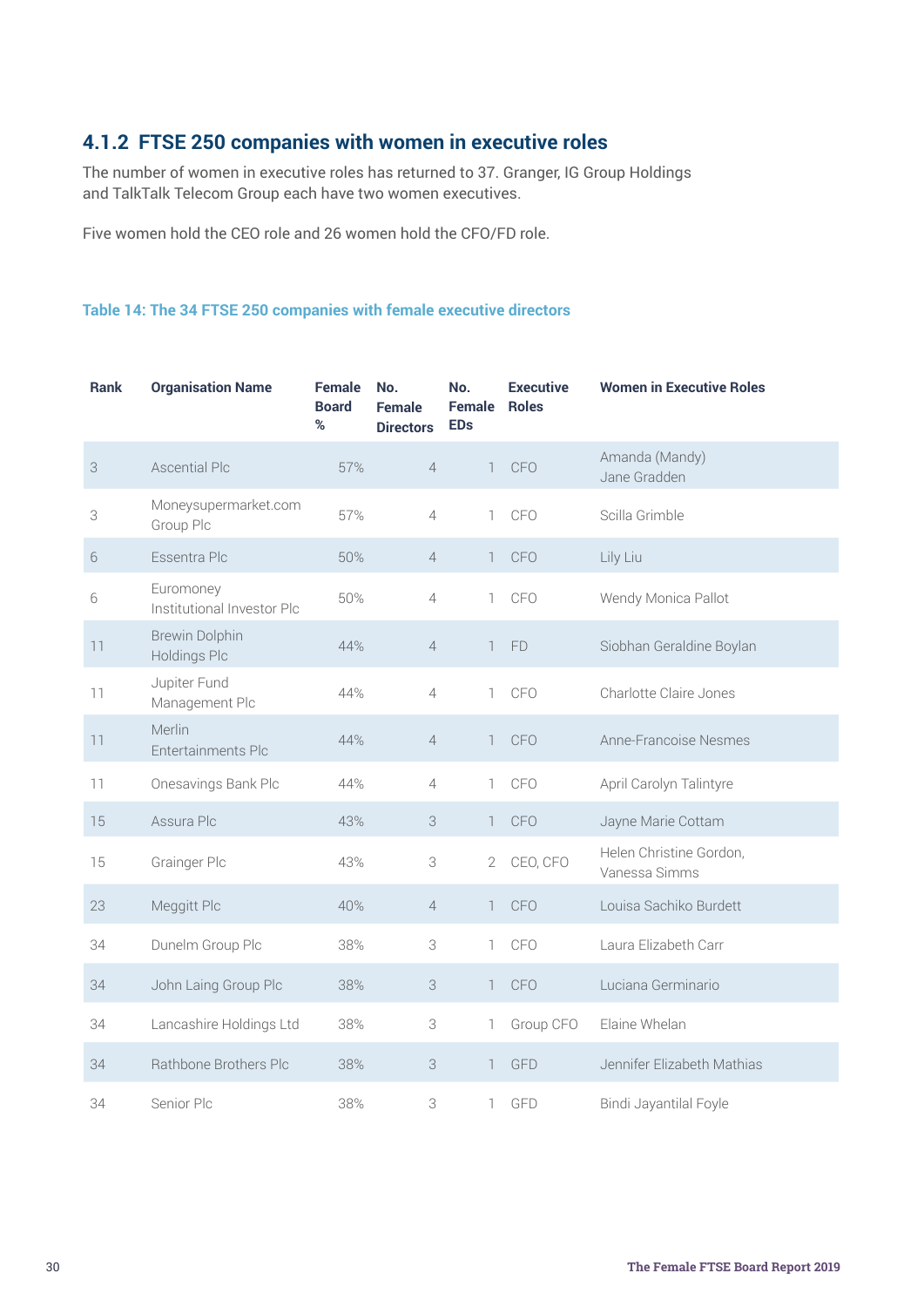| 34  | Wetherspoon<br>$(J.D.)$ Plc            | 38% | $\ensuremath{\mathsf{3}}$ | $\overline{\phantom{a}}$  | Director-<br>Personnel                               | Susan (Su) Alina Cacioppo                          |
|-----|----------------------------------------|-----|---------------------------|---------------------------|------------------------------------------------------|----------------------------------------------------|
| 50  | <b>Beazley Plc</b>                     | 36% | $\overline{4}$            | 1                         | GFD                                                  | Sally Lake                                         |
| 53  | Close Brothers Group<br>Plc            | 33% | 3                         | $\overline{\phantom{a}}$  | Head of<br>Legal and<br>Regulatory<br><b>Affairs</b> | Elizabeth Anne Lee                                 |
| 53  | Games Workshop Group<br>P <sub>c</sub> | 33% | $\overline{2}$            | $\ensuremath{\mathbb{I}}$ | GFD/<br>Company<br>Secretary                         | Rachel Frances Tonque                              |
| 53  | Pennon Group Plc                       | 33% | $\sqrt{2}$                | $\overline{\phantom{a}}$  | <b>CFO</b>                                           | Susan Jane Davy                                    |
| 53  | <b>Redrow Plc</b>                      | 33% | $\mathbf{2}$              | $\mathbb{1}$              | GFD                                                  | Barbara Mary Richmond                              |
| 90  | <b>BTG Plc</b>                         | 30% | $\ensuremath{\mathsf{3}}$ | $\overline{\phantom{a}}$  | CEO                                                  | Dame Pamela (Louise) Makin                         |
| 90  | IG Group<br>Holdings Plc               | 30% | 3                         | $\mathbf{2}$              | CEO, Chief<br>Commercial<br>Officer                  | June Yee Felix,<br><b>Bridget Elizabeth Messer</b> |
| 100 | Card Factory Plc                       | 29% | $\mathbf{2}$              | $\overline{\phantom{a}}$  | Group CEO                                            | Karen Rachael Hubbard                              |
| 100 | Spirent<br><b>Communications Plc</b>   | 29% | $\sqrt{2}$                | 1                         | CFO                                                  | Paula Bell                                         |
| 100 | William Hill Plc                       | 29% | $\overline{2}$            | $\mathbb{1}$              | <b>CFO</b>                                           | Ruth Catherine Prior                               |
| 127 | Cineworld Group Plc                    | 27% | 3                         | 1                         | Chief<br>Commercial<br>Officer                       | Renana Teperberg                                   |
| 127 | McCarthy & Stone Plc                   | 27% | 3                         | 1                         | Group CFO                                            | Rowan Clare Baker                                  |
| 127 | Talk Talk Telecom<br>Group Plc         | 27% | 3                         | $\sqrt{2}$                | CEO, CFO                                             | Tristia Adele Harrison,<br>Kate Ferry              |
| 134 | FDM Group (Holdings)<br>P C            | 25% | $\sqrt{2}$                | 1                         | CO <sub>O</sub>                                      | Sheila May Flavell                                 |
| 134 | Investec Plc                           | 25% | $\sqrt{4}$                | 1                         | Group<br>Finance/<br>Operations<br>Director          | Kim Mary McFarland                                 |
| 206 | <b>BCA Marketplace Plc</b>             | 17% | 1                         | 1                         | Chairman<br>(Executive)                              | Avril Palmer-Baunack                               |
|     |                                        |     |                           |                           |                                                      |                                                    |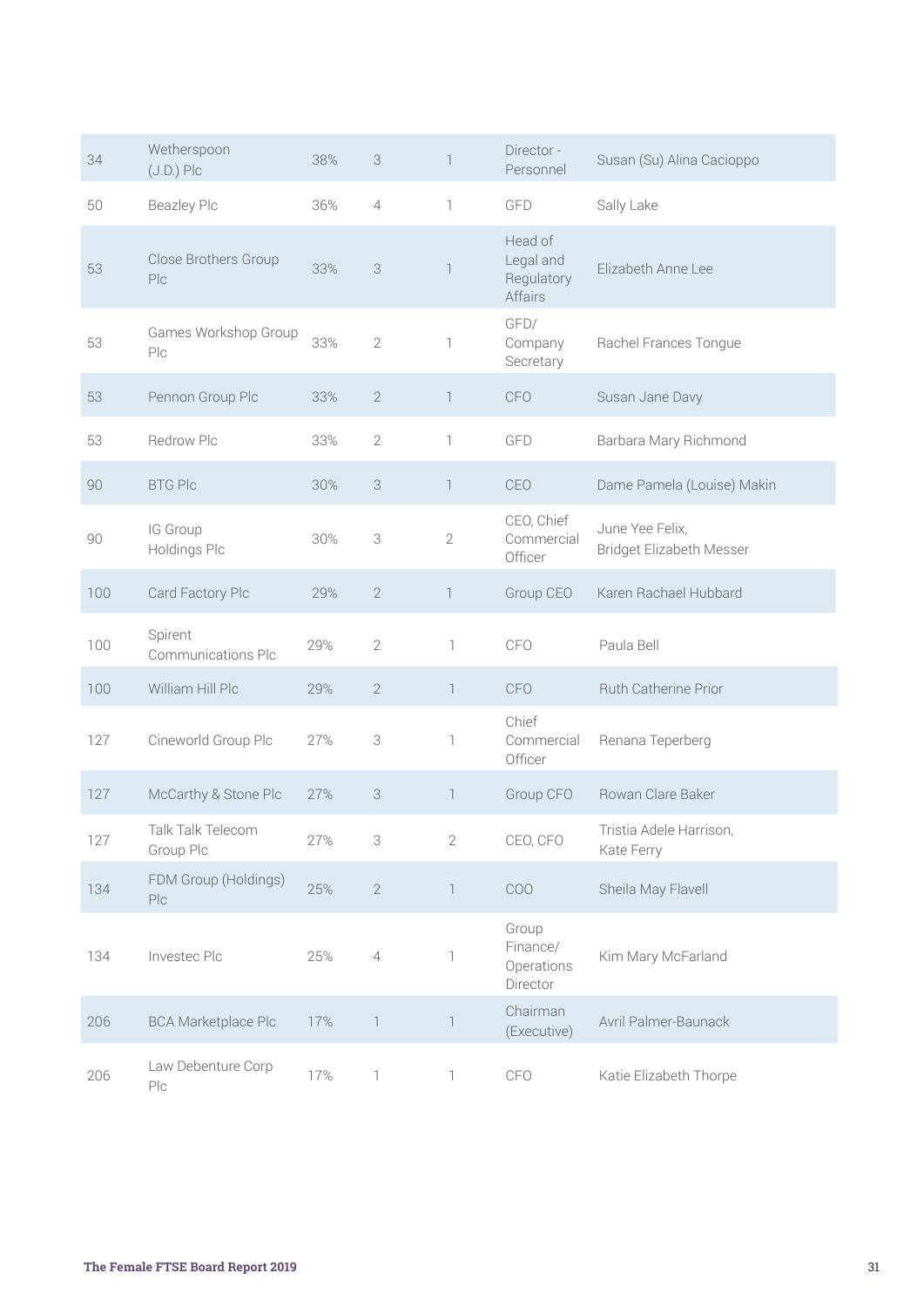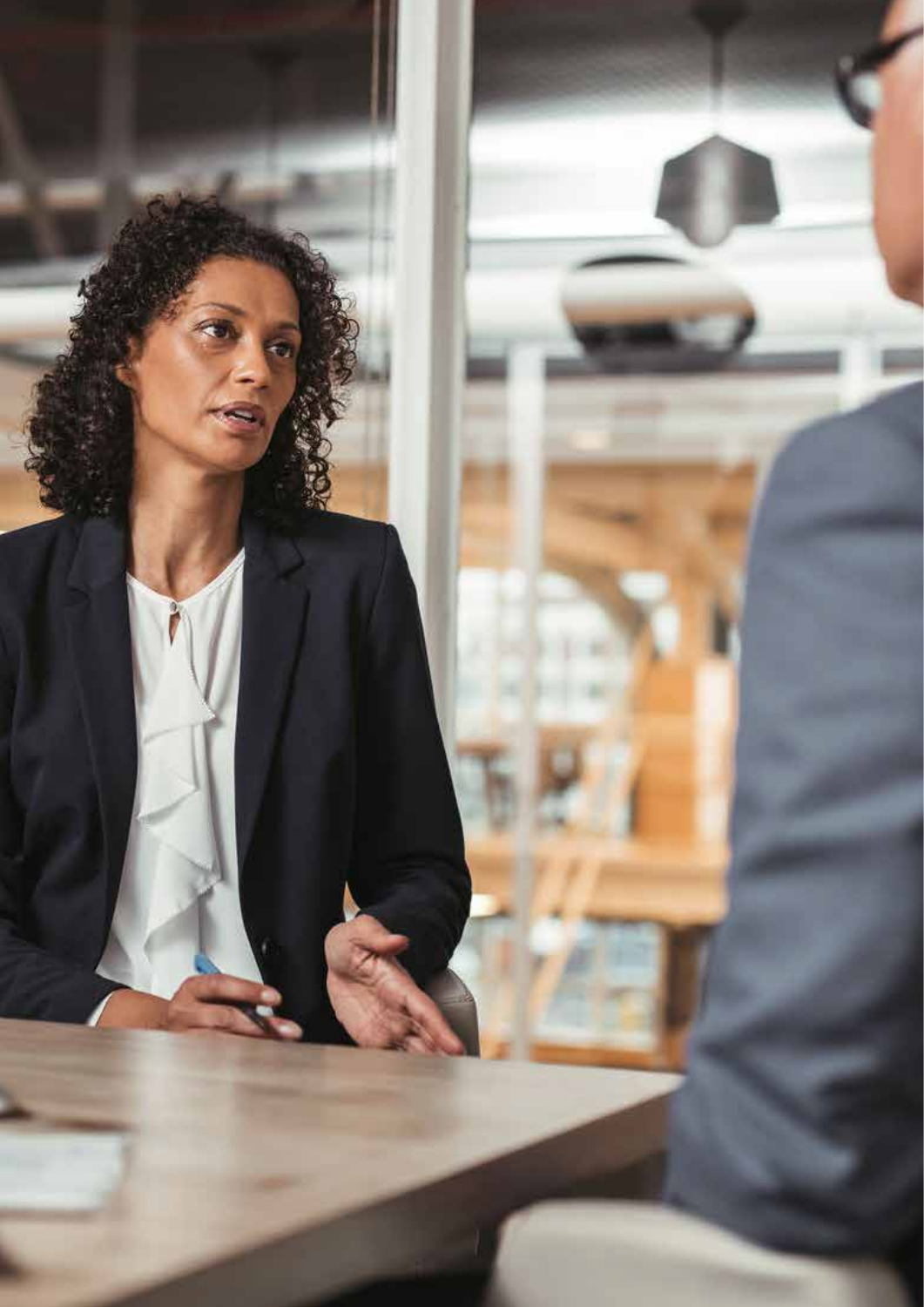# **Section 5: Concluding remarks**

We are pleased to report on the good progress achieved this year in terms of increasing the number of women on both FTSE 100 and FTSE 250 boards. The FTSE 100 boards are close to reaching the Hampton Alexander target of 33% by the end of 2020 and the FTSE 250 could reach it with the kind of concerted push we witnessed in 2015 under the Davies target.

What is very concerning is the mounting evidence to show that once women are appointed to boards they have significantly shorter tenures and are less likely to be promoted into SID or Chair roles. The number of women holding Chair roles across FTSE 100 boards has actually decreased on the already low levels of last year. Urgent action needs to be taken on addressing this issue, hence we welcome the initiative set up recently to accelerate women into Chair roles. It is vital that women are not appointed to boards because of the symbolic importance. This is not the case of just ticking a box. One of the routes into Chair is to acquire experience running a board committee, hence it is positive news this year that the percentage of women chairing such committees across FTSE 100 boards has increased to 31%.

Clearly women directors have many more strengths to offer beyond being women. In our extended analysis of their diversity this year, we see that the women directors across FTSE 100 boards come from many countries (only 55% are British), different ethnic backgrounds, a range of universities (with only 11% from Oxford and Cambridge), are financially extremely literate (55% have held various financial roles) and won many awards. We certainly do not have enough women from BAME backgrounds nor women from outside of the corporate mainstream. We also note that the average age of women directors is several years below the average age of men directors, indicating another bias. All these gaps in the talent pipeline must be addressed if the UK is to fill its boards with the best individuals available.

Lastly, whilst there is little progress to report on narrowing the GPG this year, it is encouraging to see that FTSE companies have generally invested time in analysing their own particular issues and developed clear action plans. It is time to see some results now!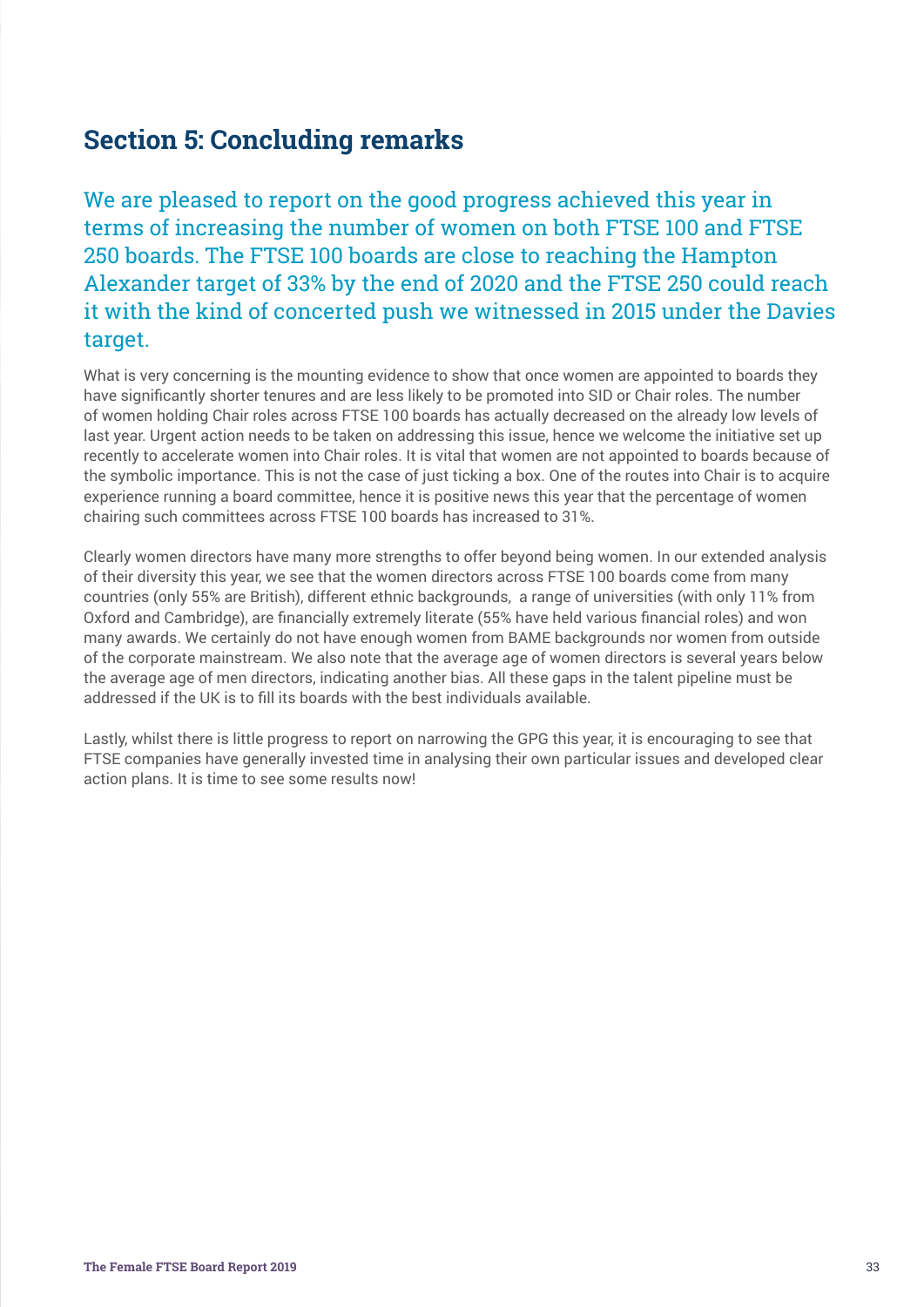# **Author biographies**





Susan held the Deloitte Ellen Gabriel Endowed Chair in Women's Leadership at Simmons University, Boston, USA from 2013-2016. Her particular research interests are gender diversity on corporate boards, women's leadership styles and the issues involved in women developing their managerial careers.

Susan has been elected as Vice Dean of the College of Fellows of the British Academy of Management and has been presented with the British Academy of Management Richard Whipp Lifetime Achievement Award in 2017. She has been identified as one of the top ten most influential people in Human Resources in the UK in both 2016 and 2017. Susan has also been honoured by The International Alliance of Women (TIAW), who awarded her the TIAW World of Difference 100 Award in 2013, and the International Women's Forum award 'Making a Difference' in 2018 which recognises those who have made a significant contribution to the development of women leaders. Susan was a member of the Davies Steering Committee and is now a member of the Advisory Board of Sir Philip Hampton/Dame Helen Alexander's review on the lack of women in the executive pipeline and that of Sir John Parker's Review of the lack of ethnicity on FTSE 100 boards. Susan is Vice Patron of the charity Working Families. Susan was awarded an OBE in the Queen's New Year's Honours List in 2005 and a CBE in the Queen's Birthday Honours List in 2014 for services to gender equality.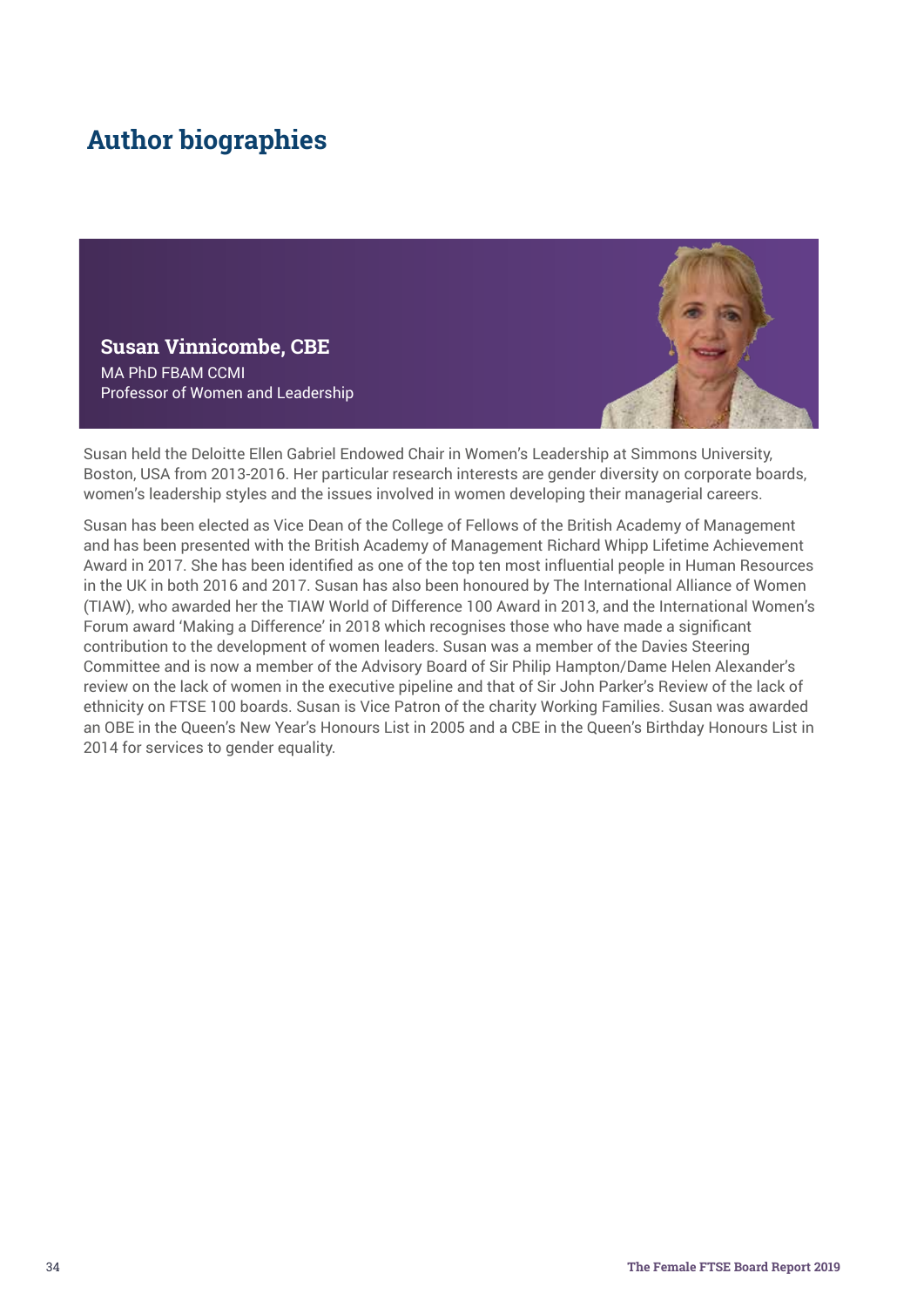

**Dr Doyin Atewologun** Director of the Gender, Leadership and Inclusion Centre

A Chartered Business Psychologist, Doyin is one of the foremost experts on leadership and intersectionality in organisations in the UK. With over 15 years' experience, Doyin is a skilled facilitator, evidence-based consultant, award-winning researcher and qualified executive coach. Doyin has worked with the NHS, many of the FTSE 100 companies, United Nations agencies, professional services firms and the UK Civil Service.

Doyin obtained her PhD from Cranfield School of Management, in which she examined leaders' multiple identities in professional services. She is currently providing advice to the NHS on an inclusive talent management strategy for NHS directors. With Roger Kline OBE, she recently completed a review for the General Medical Council on the over-representation of minority ethnic doctors in Fitness to Practise cases. Doyin is Academic Adviser on the government-backed review led by Sir John Parker (Chairman of Anglo American PLC) into ethnic diversity on FTSE 100 boards as commissioned by the then UK Secretary of State for Business. Recently, Doyin co-authored a review of the effectiveness of unconscious bias training for the Equalities and Human Rights Commission.

### **Dr Valentina Battista**

Lecturer in Human Resource Management, Director, MSc in Management and Human Resource Management



Valentina's research focuses on the interactions between technology and human resource management (HRM). In particular, she investigates the impact of technology advancement on work, the workforce and the workplace. Valentina regularly attends academic and practitioner conferences on the future of work, presenting the findings from her research. Prior to joining academia, Valentina held managerial roles working closely with the people management function and supporting the decision-making process in different organisations.